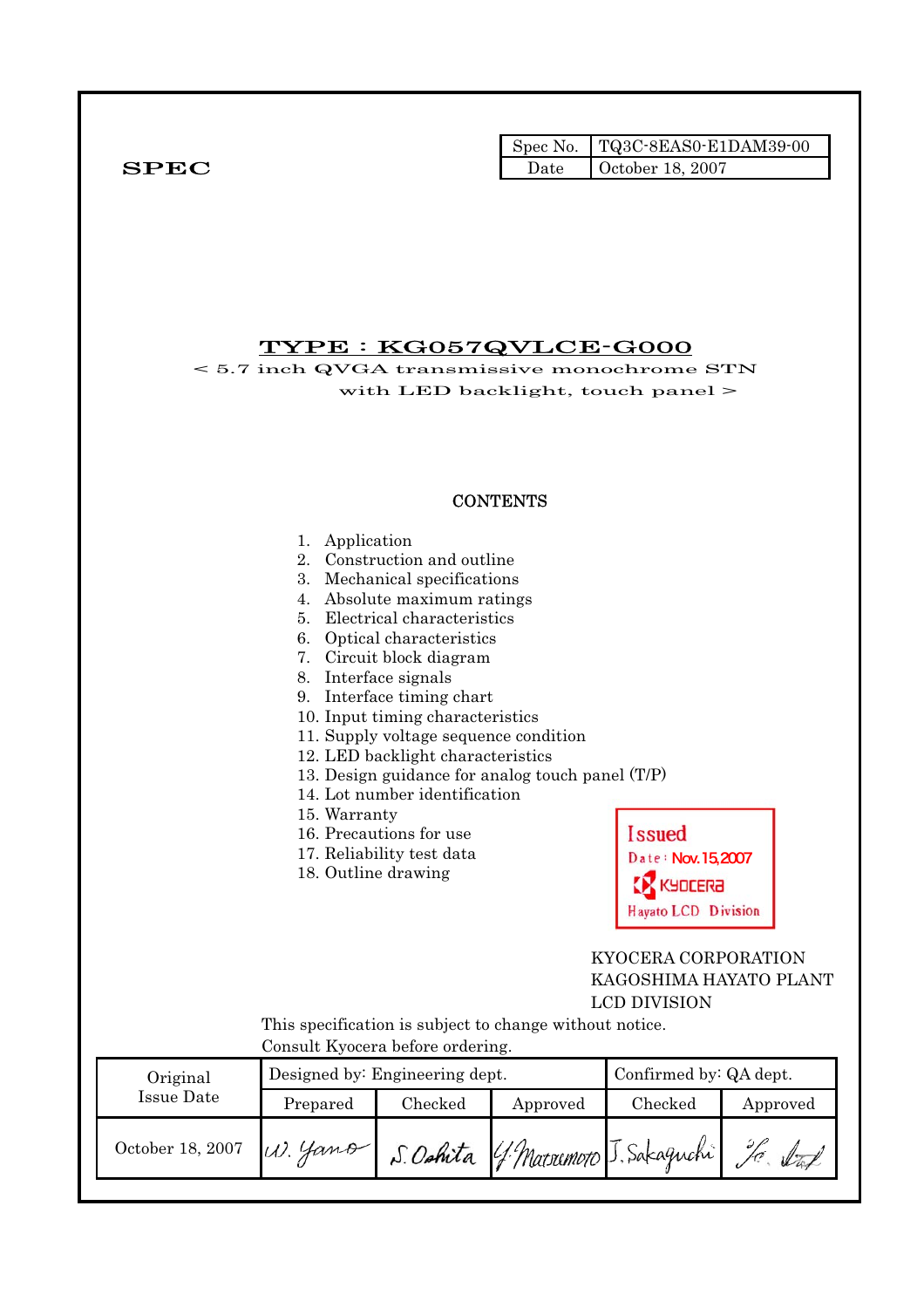| Spec No.              | Part No.        | Page |
|-----------------------|-----------------|------|
| TQ3C-8EAS0-E1DAM39-00 | KG057QVLCE-G000 |      |

# Warning

- 1. This Kyocera LCD module has been specifically designed for use only in electronic devices and industrial machines in the area of audio control, office automation, industrial control home appliances, etc. The module should not be used in applications where the highest level of safety and and reliability are required and module failure or malfunction of such module results in physical harm or loss of life, as well as enormous damage or loss. Such fields of applications include, without limitation, medical, aerospace, communications infrastructure, atomic energy control. Kyocera expressly disclaims any and all liability resulting in any way to the use of the module In such applications.
- 2. Customer agrees to indemnity, defend and hold Kyocera harmless from and against any and all actions, claims, damages, liabilities, awards, costs, and expenses, including legal expenses, resulting from or arising out of Customer's use, or sale for use, or Kyocera modules in applications.

# Caution

1. Kyocera shall have the right, which Customer hereby acknowledges, to immediately scrap or destroy tooling for Kyocera modules for which no Purchase Orders have been received from the Customer in a two-year period.

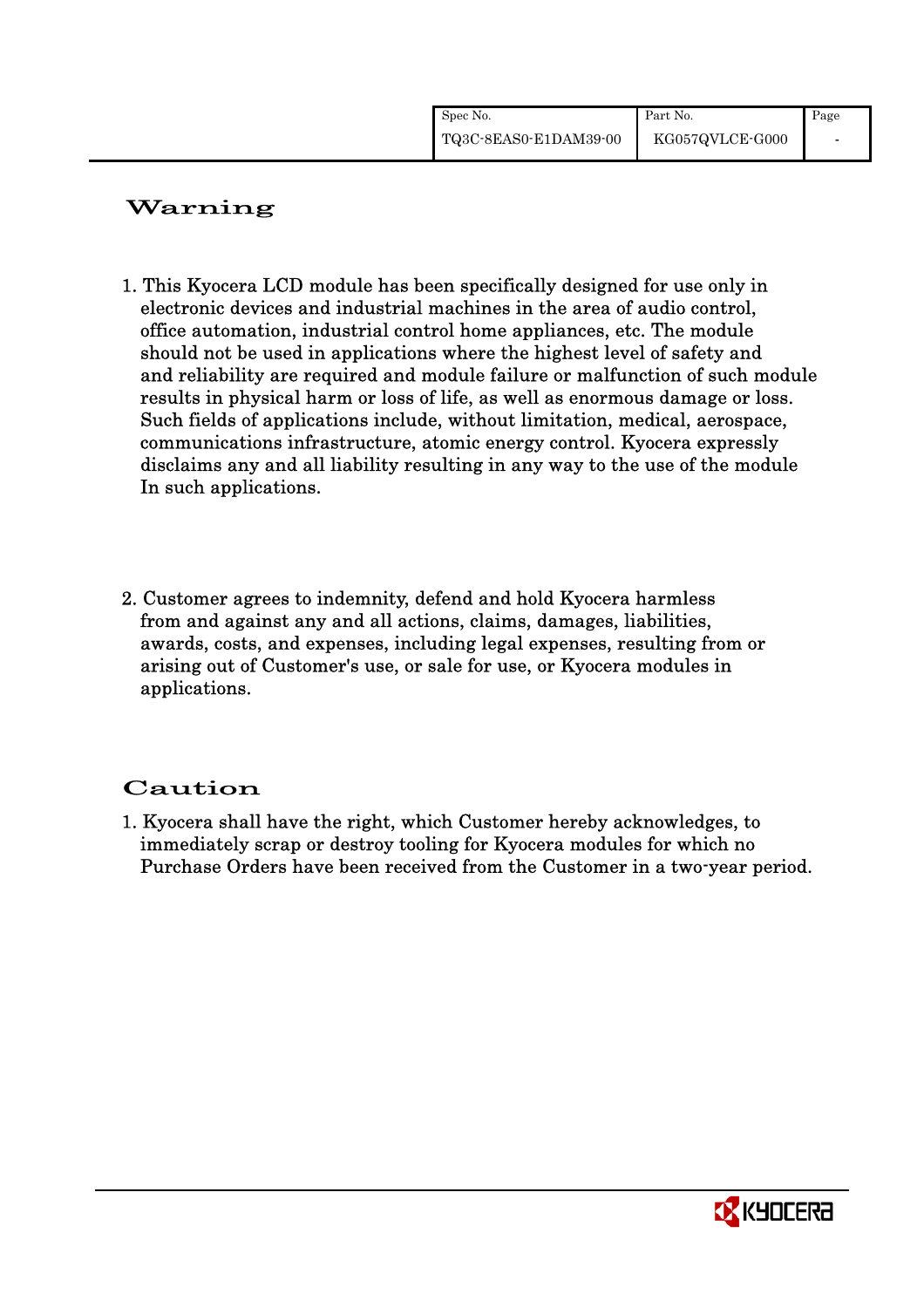|         |      |                                 |  | Spec No.      |                                                    | Part No.        |                                 | Page |
|---------|------|---------------------------------|--|---------------|----------------------------------------------------|-----------------|---------------------------------|------|
|         |      |                                 |  |               | ${\bf TQ3C\text{-}SEAS0\text{-}E1DAM39\text{-}00}$ |                 | ${\rm KG057Q VLCE\mbox{-}G000}$ |      |
|         |      |                                 |  |               | Revision record                                    |                 |                                 |      |
|         |      | Designed by : Engineering dept. |  |               |                                                    |                 | Confirmed by : QA dept.         |      |
|         | Date | Prepared                        |  | $\rm Checked$ | Approved                                           | ${\it Checked}$ | Approved                        |      |
|         |      |                                 |  |               |                                                    |                 |                                 |      |
|         |      |                                 |  |               |                                                    |                 |                                 |      |
| Rev.No. | Date | Page                            |  |               | $\label{eq:2} \textbf{Descriptions}$               |                 |                                 |      |
|         |      |                                 |  |               |                                                    |                 |                                 |      |
|         |      |                                 |  |               |                                                    |                 |                                 |      |
|         |      |                                 |  |               |                                                    |                 |                                 |      |
|         |      |                                 |  |               |                                                    |                 |                                 |      |
|         |      |                                 |  |               |                                                    |                 |                                 |      |
|         |      |                                 |  |               |                                                    |                 |                                 |      |
|         |      |                                 |  |               |                                                    |                 |                                 |      |
|         |      |                                 |  |               |                                                    |                 |                                 |      |
|         |      |                                 |  |               |                                                    |                 |                                 |      |
|         |      |                                 |  |               |                                                    |                 |                                 |      |
|         |      |                                 |  |               |                                                    |                 |                                 |      |
|         |      |                                 |  |               |                                                    |                 |                                 |      |
|         |      |                                 |  |               |                                                    |                 |                                 |      |
|         |      |                                 |  |               |                                                    |                 |                                 |      |
|         |      |                                 |  |               |                                                    |                 |                                 |      |
|         |      |                                 |  |               |                                                    |                 |                                 |      |
|         |      |                                 |  |               |                                                    |                 |                                 |      |
|         |      |                                 |  |               |                                                    |                 |                                 |      |
|         |      |                                 |  |               |                                                    |                 |                                 |      |
|         |      |                                 |  |               |                                                    |                 |                                 |      |
|         |      |                                 |  |               |                                                    |                 |                                 |      |
|         |      |                                 |  |               |                                                    |                 |                                 |      |
|         |      |                                 |  |               |                                                    |                 |                                 |      |
|         |      |                                 |  |               |                                                    |                 |                                 |      |
|         |      |                                 |  |               |                                                    |                 |                                 |      |
|         |      |                                 |  |               |                                                    |                 |                                 |      |
|         |      |                                 |  |               |                                                    |                 |                                 |      |
|         |      |                                 |  |               |                                                    |                 |                                 |      |
|         |      |                                 |  |               |                                                    |                 |                                 |      |
|         |      |                                 |  |               |                                                    |                 |                                 |      |
|         |      |                                 |  |               |                                                    |                 |                                 |      |
|         |      |                                 |  |               |                                                    |                 |                                 |      |
|         |      |                                 |  |               |                                                    |                 |                                 |      |
|         |      |                                 |  |               |                                                    |                 |                                 |      |

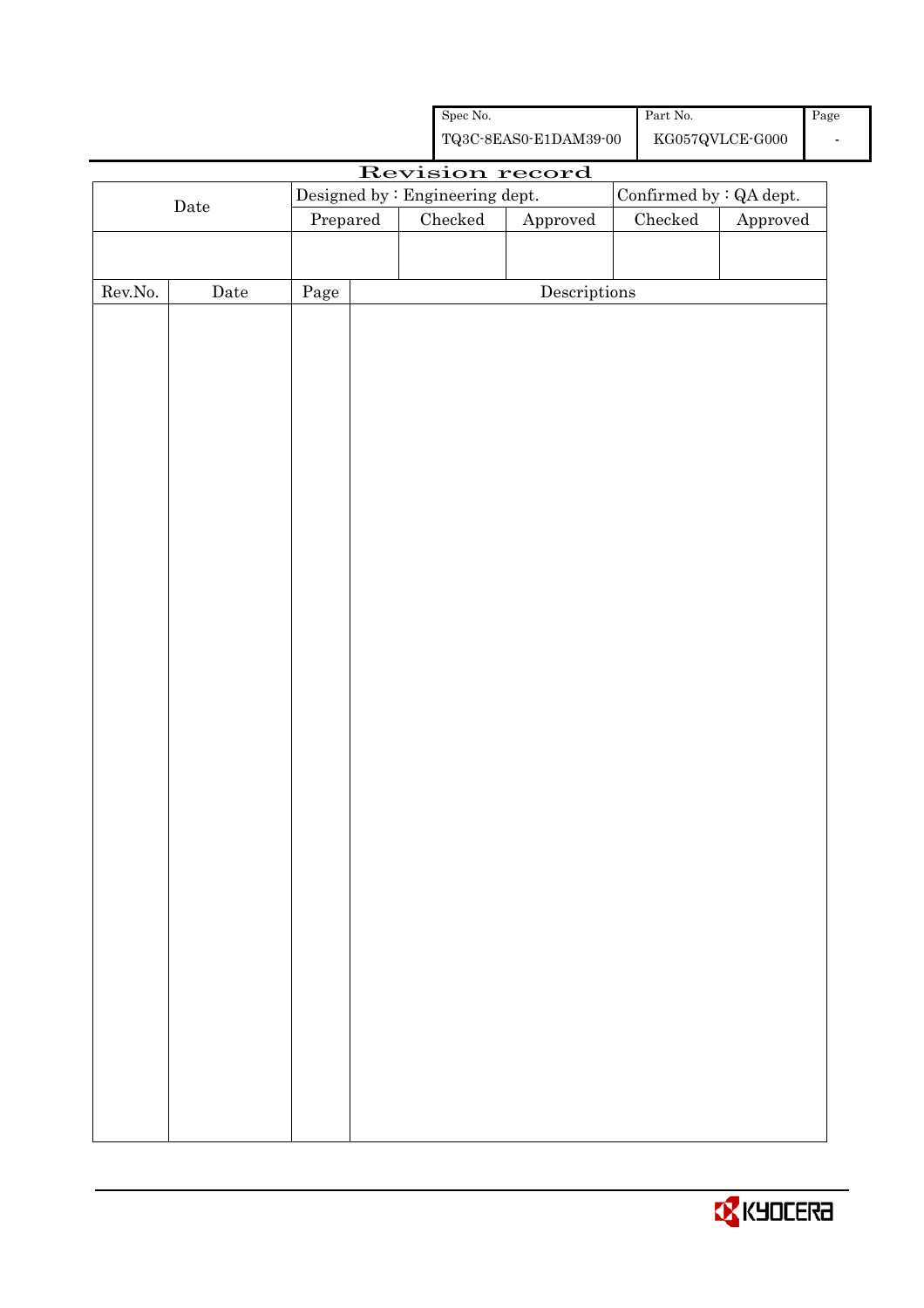## 1. Application

This document defines the specification of KG057QVLCE-G000. (RoHS Compliant)

### 2. Construction and outline

| LCD.               | : Transmissive monochrome dot matrix type STN             |
|--------------------|-----------------------------------------------------------|
| Duty ratio         | $\therefore$ 1/240 duty                                   |
| Backlight system   | : LED                                                     |
| Polarizer          | $\therefore$ Glare treatment                              |
| Additional circuit | : Bias voltage circuit, Randomizing circuit,              |
|                    | DC/DC converter circuit, Temperature compensation circuit |
| Touch panel        | : Analog type, Non-Glare treatment                        |

## 3. Mechanical specifications

| <b>Item</b>            | Specification                                                     | Unit |
|------------------------|-------------------------------------------------------------------|------|
| Outline dimensions     | 144 (W) $\times$ (104.8) (H) $\times$ 14.5 (D)                    | mm   |
| Active area            | $115.18$ (W) $\times$ 86.38 (H)<br>(14.4cm / 5.7 inch (Diagonal)) | mm   |
| Effective viewing area | $117.2$ (W) $\times$ 88.4 (H)                                     | mm   |
| Dot format             | $320 \text{ (W)} \times 240 \text{ (H)}$                          | dot  |
| Dot size               | $0.34$ (W) $\times$ 0.34 (H)                                      | mm   |
| Dot pitch              | $0.36$ (W) $\times$ 0.36 (H)                                      | mm   |
| $*1$<br>Base color     | Normally Black                                                    |      |
| Mass                   | 220                                                               | g    |

3-1. Mechanical specifications of LCD

\*1 Due to the characteristics of the LCD material, the color varies with environmental temperature.

#### 3-2. Mechanical specifications of touch panel

| Item             | Specification                        | Unit |
|------------------|--------------------------------------|------|
| Input            | Radius-0.8 stylus or Finger          |      |
| Actuation force  | $0.5 \pm 0.3$                        | N    |
| Transmittance    | Typ. 80                              | $\%$ |
| Surface hardness | Pencil hardness 2H or more according |      |

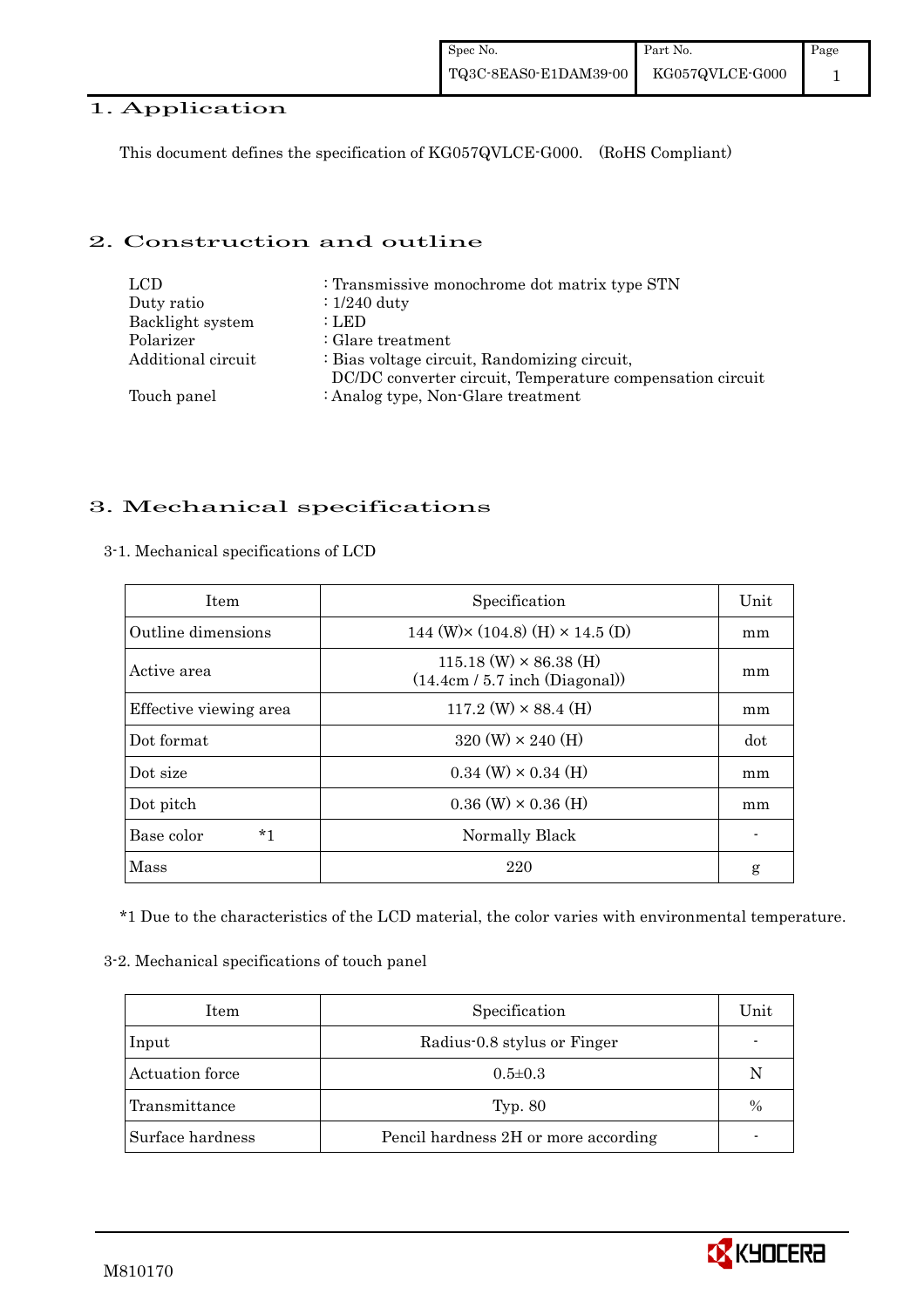### 4. Absolute maximum ratings

4-1. Electrical absolute maximum ratings

| Item                           | Symbol            | Min. | Max.         | Unit |
|--------------------------------|-------------------|------|--------------|------|
| Supply voltage for logic       | $V_{DD}$          |      | 6.0          |      |
| Supply voltage for LCD driving | $V_{\text{CONT}}$ |      | $\rm V_{DD}$ |      |
| Input signal voltage<br>*1     | $\rm V_{\rm IN}$  |      | $\rm V_{DD}$ |      |
| FRM frequency                  | <b>fFRM</b>       |      | 150          | Hz   |
| $*_{2}$<br>LED forward current | ΙF                |      | 27           | mA   |
| $*_{2}$<br>Reversed voltage    | VR                |      | 5            |      |
| Supply voltage for touch panel | $\rm V_{TP}$      |      | 6.0          |      |
| Input current of touch panel   | $I_{TP}$          |      | 0.5          | mA   |

\*1 Input signal : FRM, LOAD, CP, DISP, D0~D3

\*2 For each "AN1-CA1", "AN2-CA2" and "AN3-CA3"

### 4-2. Environmental absolute maximum ratings

| Item                  |         | Symbol            | Min.     | Max.    | Unit      |
|-----------------------|---------|-------------------|----------|---------|-----------|
| Operating temperature | $*1$    | $\mathrm{T_{OP}}$ | $\theta$ | 60      | $\circ$ C |
| Storage temperature   | $*_{2}$ | T <sub>STO</sub>  | $-20$    | 60      | $\circ$ C |
| Operating humidity    | $*_{3}$ | Hop               | 10       | $*_{4}$ | %RH       |
| Storage humidity      | $*_{3}$ | H <sub>STO</sub>  | 10       | $*_{4}$ | %RH       |
| Vibration             |         | $\blacksquare$    | $*_{5}$  | $*_{5}$ |           |
| Shock                 |         |                   | *6       | *6      |           |

\*1 Operating temperature means a temperature which operation shall be guaranteed. Since display performance is evaluated at 25°C, another temperature range should be confirmed.

\*2 Temp. = -20°C<48h, Temp. = 60°C<168h

 Store LCD panels at normal temperature/humidity. Keep them free from vibration and shock. An LCD panel that is kept at a low or a high temperature for a long time can be defective due to other conditions, even if the low or high temperature satisfies the standard.

(Please refer to "Precautions for use" for details.)

```
 *3 Non-condensing
```
\*4 Temp. $\leq$ 40°C, 85%RH Max.

Temp. >40°C, Absolute humidity shall be less than 85%RH at 40°C.

\*5

| Frequency       | $10\sim 55$ Hz    | Acceleration value           |
|-----------------|-------------------|------------------------------|
| Vibration width | $0.15$ mm         | $(0.3 \sim 9 \text{ m/s}^2)$ |
| Interval        | $10 - 55 - 10$ Hz | 1 minutes                    |

 2 hours in each direction X, Y, Z (6 hours total) EIAJ ED-2531

```
3 times in each direction: \pm X, \pm Y, \pm Z
```
EIAJ ED-2531



<sup>\*6</sup> Acceleration: 490 m/s2, Pulse width: 11 ms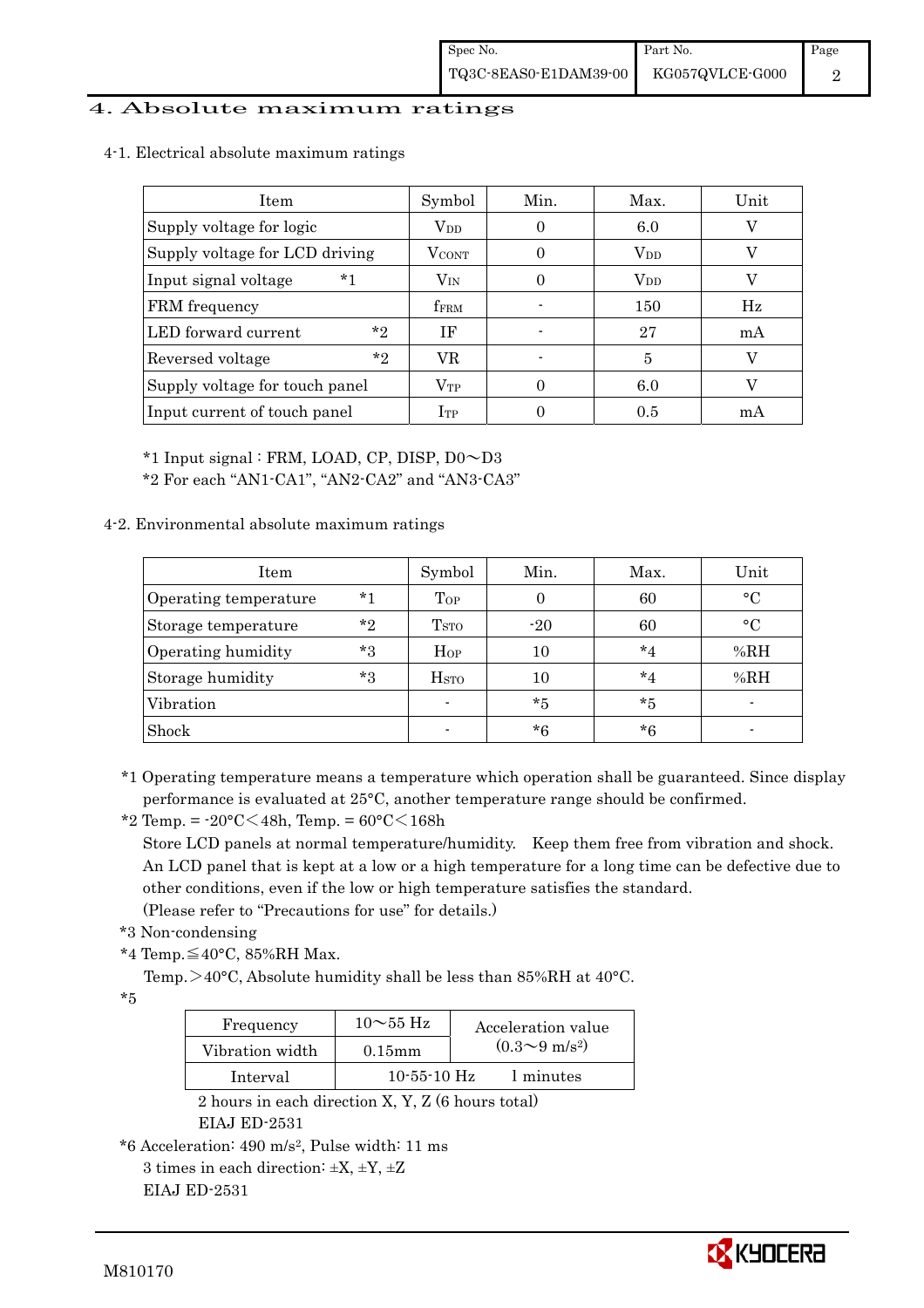### 5. Electrical characteristics

 $5-1.$  V<sub>DD</sub> =  $5.0V$ 

 $V_{DD} = +5.0V \pm 5\%,$  Temp. =  $0 \sim 60^{\circ}$ C Item Symbol Condition Min. Typ. Max. Unit Supply voltage for logic  $V_{DD}$   $V_{0}$   $4.75$   $5.00$   $5.25$  V Supply voltage for LCD driving 0~50°C \*3 1.45 1.95 2.45 V  $*1, *2$  VCONT= VOP  $\overline{0.60^{\circ}C}$  -  $1.15$  1.1.69 2.1.6  $\frac{1}{2}$  Input signal voltage  $\frac{1}{2}$   $\frac{1}{2}$   $\frac{1}{2}$   $\frac{1}{2}$   $\frac{1}{2}$   $\frac{1}{2}$   $\frac{1}{2}$   $\frac{1}{2}$   $\frac{1}{2}$   $\frac{1}{2}$   $\frac{1}{2}$   $\frac{1}{2}$   $\frac{1}{2}$   $\frac{1}{2}$   $\frac{1}{2}$   $\frac{1}{2}$   $\frac{1}{2}$   $\frac{1}{2}$   $\frac{1}{2}$  (FRM,LOAD,CP,DISP,D0~D3) VIN "Low" level 0 - 0.2VDD V Input current  $I_{\text{IN}}$   $I_{\text{IN}}$   $I_{\text{Input signal}}$  -100  $\blacksquare$  - 100  $\blacksquare$   $\uparrow$   $\uparrow$  100  $\blacksquare$ Rush current for logic  $I_{\text{RUSH}}$ When LCD turn on.  $3.0A$  (Peak)  $\times$  1ms Clock frequency  $f_{CP}$   $f_{CP}$  -  $\vert$  -  $\vert$  -  $\vert$  10.00  $\vert$  MHz Frame frequency  $*4$  | f<sub>FRM</sub> |  $-$  | 70 | 75 | 80 | Hz Current consumption for logic IDD - 17 22 mA Power consumption PDISP \*5 - | 85 | 110 | mW

- \*1 Maximum contrast ratio is obtained by adjusting the LCD supply voltage ( $V_{\text{CONT}} = V_{\text{OP}}$ ) for driving the LCD.
- \*2 Frame frequency :  $f_{\text{FRM}} = 75 \text{Hz}$
- \*3 The LCD module has a temperature compensation circuit.
- \*4 In consideration of display quality, it is recommended that frame frequency be set in the range of 70-80Hz. When you have to use higher frame and clock frequencies, confirm the LCD's performance and quality prior to finalizing the frequency value. Generally, as frame and clock frequencies become higher current consumption increases and display quality will degrade.



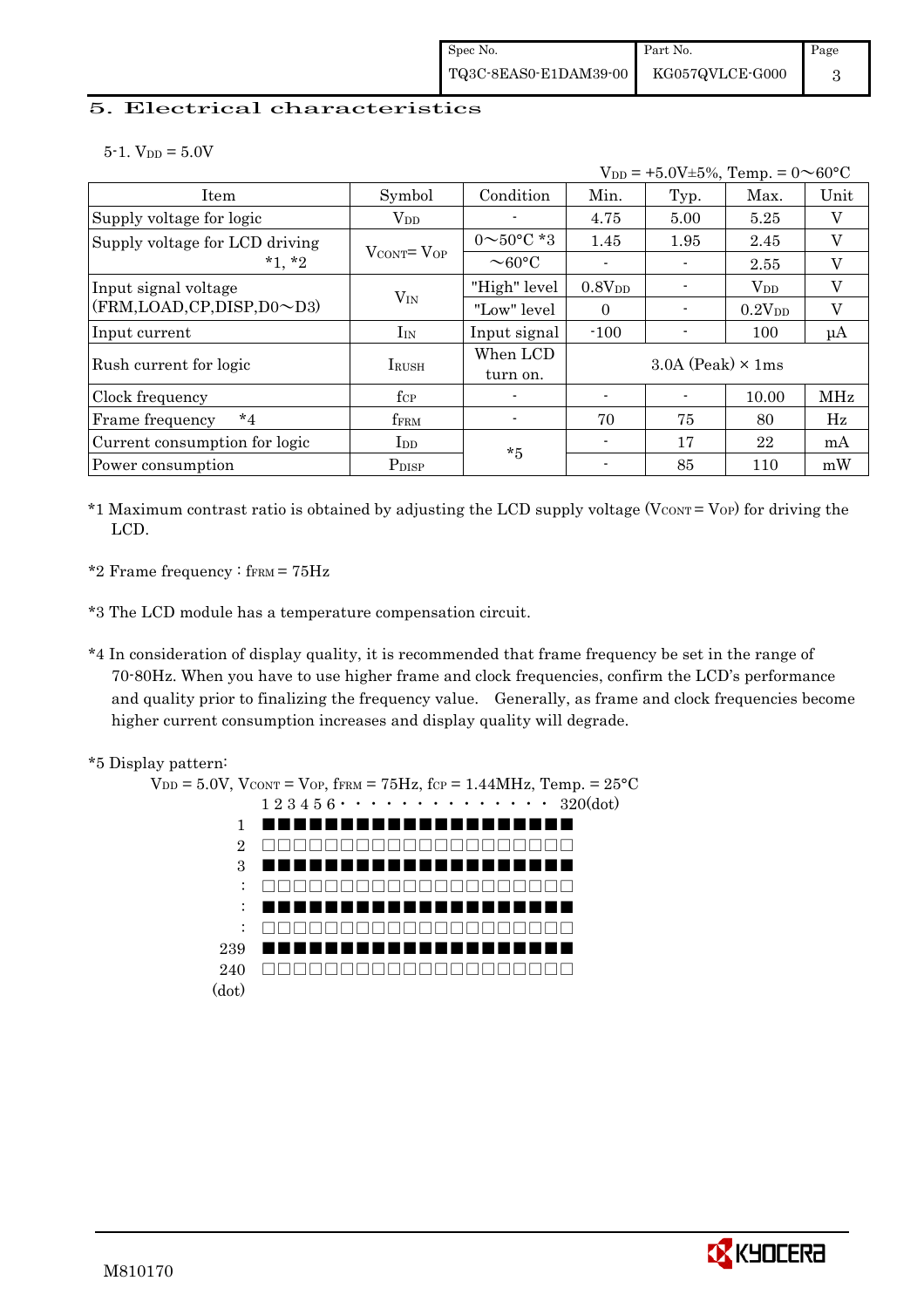Spec No. TQ3C-8EAS0-E1DAM39-00 Part No. KG057QVLCE-G000 Page 4

 $5 - 2.$  V<sub>DD</sub> =  $3.3V$ 

 $V_{DD} = +3.3V \pm 0.3V$ , Temp. =  $0 \sim 60^{\circ}$ C

| Item                           | Symbol                            | Condition                | Min.               | Typ.                       | Max.               | Unit                      |
|--------------------------------|-----------------------------------|--------------------------|--------------------|----------------------------|--------------------|---------------------------|
| Supply voltage for logic       | $\rm V_{DD}$                      |                          | 3.0                | 3.3                        | 3.6                | $\boldsymbol{\mathrm{V}}$ |
| Supply voltage for LCD driving |                                   | $0 \sim 50^{\circ}$ C *3 | 1.45               | 1.95                       | 2.45               | V                         |
| $*1, *2$                       | $V_{\text{CONT}} = V_{\text{OP}}$ | $\sim$ 60 $\degree$ C    |                    |                            | 2.55               | V                         |
| Input signal voltage           |                                   | "High" level             | 0.8V <sub>DD</sub> |                            | $\rm V_{DD}$       | V                         |
| (FRM,LOAD,CP,DISP,D0-D3)       | $V_{IN}$                          | "Low" level              | $\Omega$           |                            | 0.2V <sub>DD</sub> | V                         |
| Input current                  | $I_{IN}$                          | Input signal             | $-100$             |                            | 100                | $\mu A$                   |
| Rush current for logic         | <b>I</b> RUSH                     | When LCD                 |                    | $3.0A$ (Peak) $\times$ 1ms |                    |                           |
|                                |                                   | turn on.                 |                    |                            |                    |                           |
| Clock frequency                | $f_{\rm CP}$                      |                          |                    |                            | 10.00              | <b>MHz</b>                |
| $*_{4}$<br>Frame frequency     | $f_{\rm FRM}$                     |                          | 70                 | 75                         | 80                 | Hz                        |
| Current consumption for logic  | $_{\rm{LDD}}$                     | $*5$                     |                    | 25                         | 33                 | mA                        |
| Power consumption              | P <sub>DISP</sub>                 |                          |                    | 83                         | 109                | mW                        |

 $*1$  Maximum contrast ratio is obtained by adjusting the LCD supply voltage (V $_{\text{CONT}}$ =V<sub>OP</sub>) for driving the LCD.

\*2 Frame frequency :  $f_{\text{FRM}} = 75 \text{Hz}$ 

- \*3 The LCD module has a temperature compensation circuit.
- \*4 In consideration of display quality, it is recommended that frame frequency be set in the range of 70-80Hz. When you have to use higher frame and clock frequencies, confirm the LCD's performance and quality prior to finalizing the frequency value. Generally, as frame and clock frequencies become higher current consumption increases and display quality will degrade.
- \*5 Display pattern:



5-3. Touch panel

| Item                           | Specification                             |
|--------------------------------|-------------------------------------------|
| Supply voltage for touch panel | 5.0V                                      |
|                                | $xL \sim xR : 200\Omega \sim 1,000\Omega$ |
| Terminal resistance            | $yU \sim yL : 200\Omega \sim 1,000\Omega$ |
| Linearity                      | less than $\pm 1.5\%$                     |
| Insulation resistance          | $100\text{M}\Omega$ or more at DC25V      |

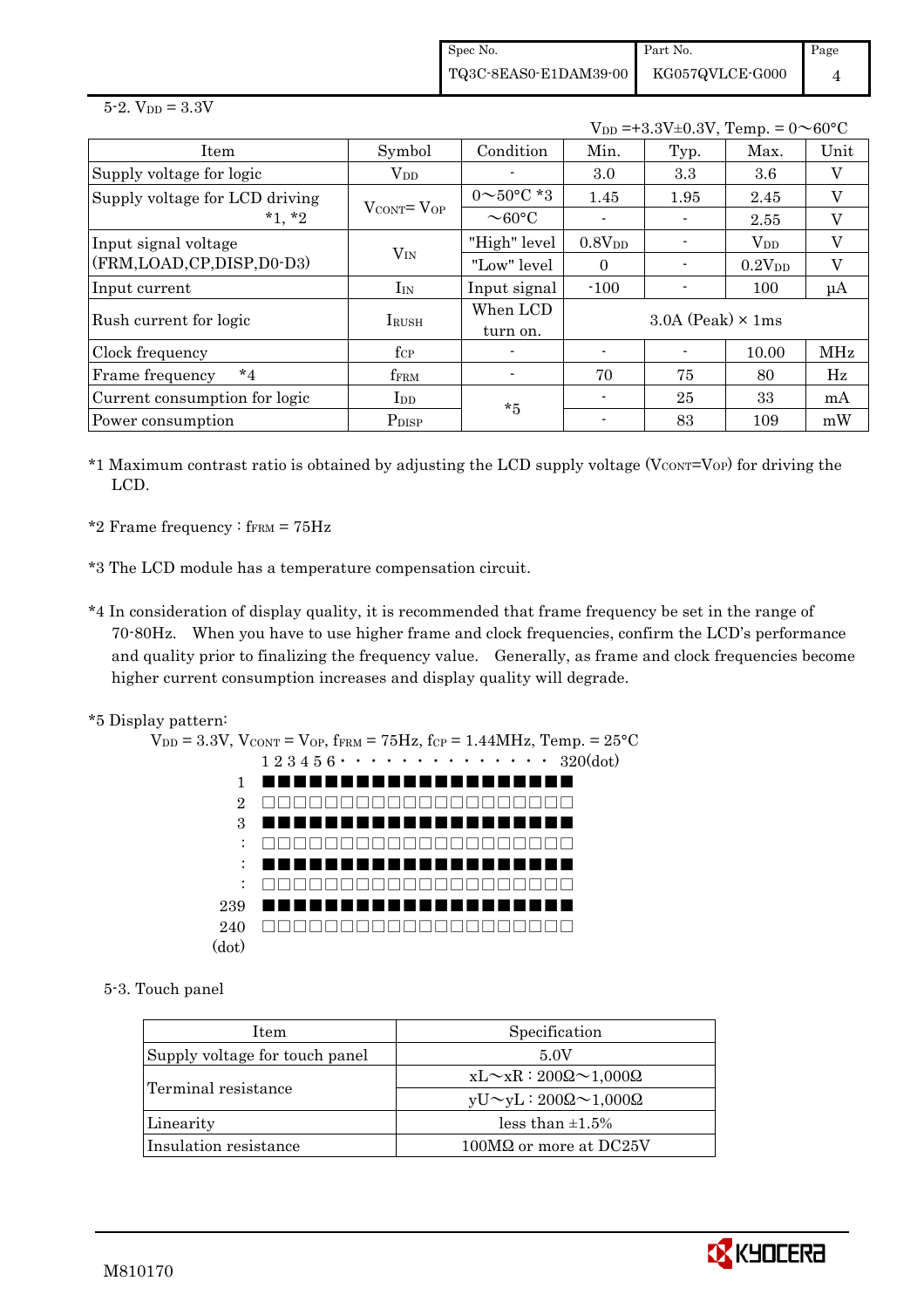Spec No. TQ3C-8EAS0-E1DAM39-00 Part No. KG057QVLCE-G000 Page 5

# 6. Optical characteristics

Measuring spot =  $\phi$  6.0mm, Temp. = 25°C

| Item                        |                                            | Symbol         | Condition                   | Min.       | Typ.       | Max.           | Unit                     |  |
|-----------------------------|--------------------------------------------|----------------|-----------------------------|------------|------------|----------------|--------------------------|--|
|                             | Rise                                       | $\tau_r$       | $\theta = \phi = 0^{\circ}$ |            | 380        | 480            | ms                       |  |
| Response time               | $\theta = \phi = 0^{\circ}$<br>Down<br>T d |                | 120                         | 220        | ms         |                |                          |  |
|                             |                                            | $\theta$ upper |                             |            | 20         | $\blacksquare$ |                          |  |
| Viewing angle range         |                                            | $\theta$ lower | $CR \geq 2$                 |            | 40         |                | deg.                     |  |
|                             |                                            | $\phi$ left    |                             |            | 45         |                | deg.                     |  |
|                             |                                            | $\phi$ RIGHT   |                             |            | 45         |                |                          |  |
| Contrast ratio              |                                            | CR             | $\theta = \phi = 0^{\circ}$ | 5.0        | 10.0       |                | $\overline{\phantom{a}}$ |  |
| <b>Brightness</b>           |                                            | L              | $IF = 25mA/Line$            | 140        | 240        |                | cd/m <sup>2</sup>        |  |
|                             | $\mathbf X$<br>White<br>У                  |                | $\theta = \phi = 0^{\circ}$ | <b>TBD</b> | <b>TBD</b> | <b>TBD</b>     |                          |  |
| Chromaticity<br>coordinates |                                            |                |                             | <b>TBD</b> | <b>TBD</b> | <b>TBD</b>     |                          |  |
|                             |                                            | $\mathbf X$    | $\theta = \phi = 0^{\circ}$ | TBD        | <b>TBD</b> | <b>TBD</b>     |                          |  |
|                             |                                            | Black          | $\mathbf y$                 |            | <b>TBD</b> | <b>TBD</b>     | <b>TBD</b>               |  |

Optimum contrast is obtained by adjusting the LCD driving voltage  $(V_{OP})$  while at the viewing angle of  $\theta = \phi = 0^{\circ}$ .

### 6-1. Definition of contrast ratio

 $CR(Contrast ratio) =$  Brightness with all pixels "White" Brightness with all pixels "Black"

6-2. Definition of Vor



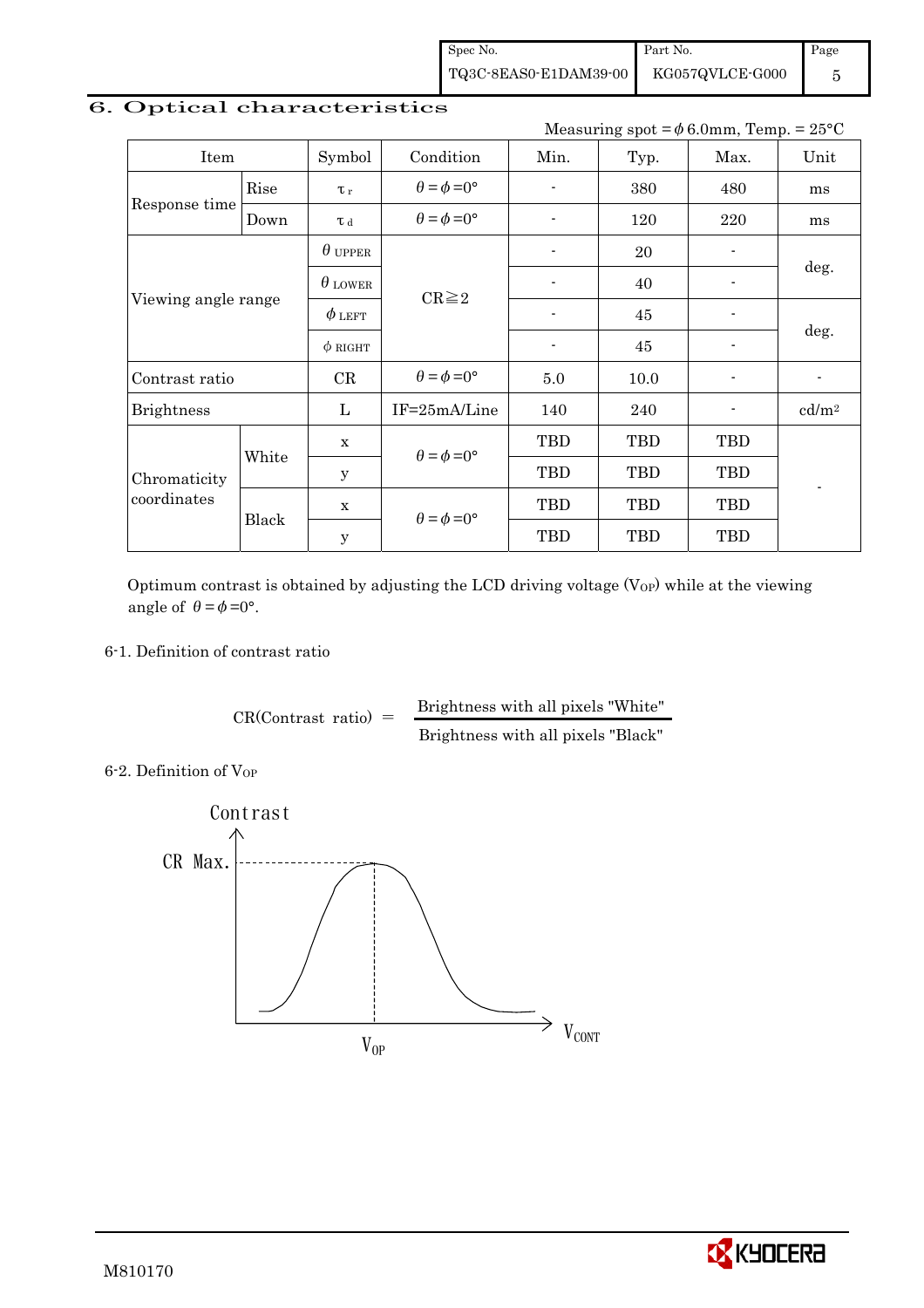## 6-3. Definition of response time



### 6-4. Definition of viewing angle



 $\theta$  direction  $\phi$  direction



6-5. Brightness measuring points



- 1) Rating is defined on the average in the viewing area.
- 2) Measured 30 minutes after the LED is powered on. (Ambient temp. = 25°C)
- 3) Backlight : IF=25mA / 1 LED line

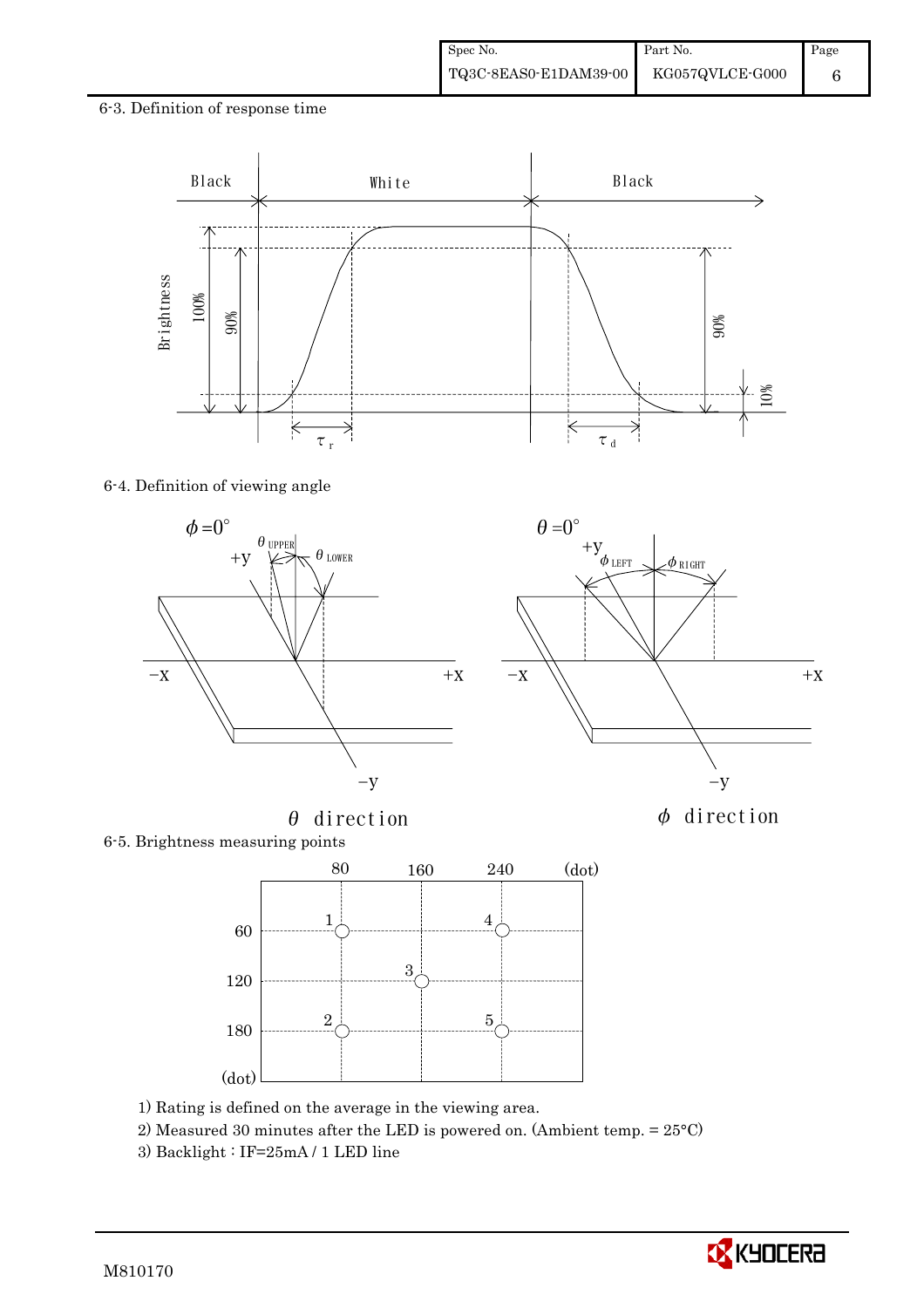# 7. Circuit block diagram



## 7-1. Power supply



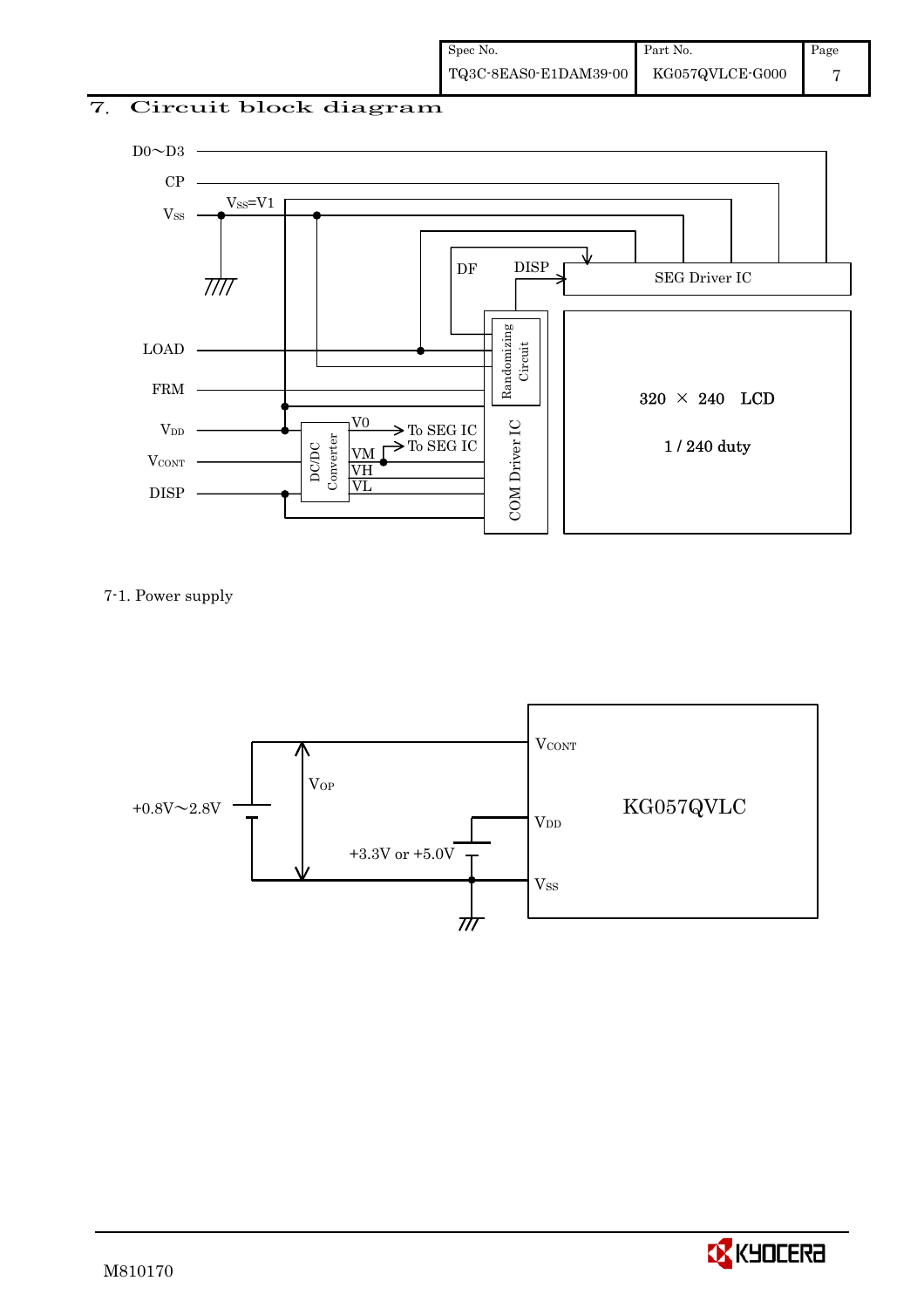## 8. Interface signals

| No.            | Symbol            | Description                                  | Level             |
|----------------|-------------------|----------------------------------------------|-------------------|
| 1              | <b>FRM</b>        | Synchronous signal for driving scanning line | H                 |
| $\overline{2}$ | <b>LOAD</b>       | Data signal latch clock                      | $H\to L$          |
| 3              | CP                | Data signal shift clock                      | $H \rightarrow L$ |
| $\overline{4}$ | <b>DISP</b>       | Display control signal                       | H(ON), L(OFF)     |
| $\overline{5}$ | $V_{DD}$          | Power supply for logic                       |                   |
| 6              | $V_{SS}$          | <b>GND</b>                                   |                   |
| $\overline{7}$ | <b>VCONT</b>      | LCD adjust voltage                           |                   |
| 8              | N.C.              |                                              |                   |
| 9              | N.C.              | No connect                                   |                   |
| 10             | N.C.              |                                              |                   |
| 11             | N.C.              |                                              |                   |
| 12             | D <sub>3</sub>    |                                              |                   |
| 13             | D2                | Display data                                 | H(ON), L(OFF)     |
| 14             | D1                |                                              |                   |
| 15             | D <sub>0</sub>    |                                              |                   |
| 16             | $V_{DD}$          | Power supply for logic                       |                   |
| 17             | $\rm V_{DD}$      |                                              |                   |
| 18             | $V_{SS}$          |                                              |                   |
| 19             | $\mathrm{V_{SS}}$ | <b>GND</b>                                   |                   |
| 20             | $V_{SS}$          |                                              |                   |

8-1. Pin assignment of LCD panel

Recommended matching FFC or FPC : 0.5mm pitch

- $\rm LCD~connector ~~:~~08\mbox{-}6210\mbox{-}020\mbox{-}340\mbox{-}800+~~\mbox{(ELCO)}$ 
	-

8-2. Pin assignment of LED

| No.            | Symbol          | Description |
|----------------|-----------------|-------------|
| 1              | AN1             | Anode 1     |
| $\overline{2}$ | AN2             | Anode 2     |
| 3              | AN <sub>3</sub> | Anode 3     |
| 4              | CA <sub>1</sub> | Cathode 1   |
| 5              | CA2             | Cathode 2   |
| 6              | CA <sub>3</sub> | Cathode 3   |

| LCD side connector             | $:$ SHLP-06V-S-B  | (JST) |
|--------------------------------|-------------------|-------|
| Recommended matching connector |                   |       |
|                                | $:$ SM06B-SHLS-TF | (JST) |

- 
- : SM06B-SHLS-TF(LF)(SN) (JST)・・・(RoHS Compliant)

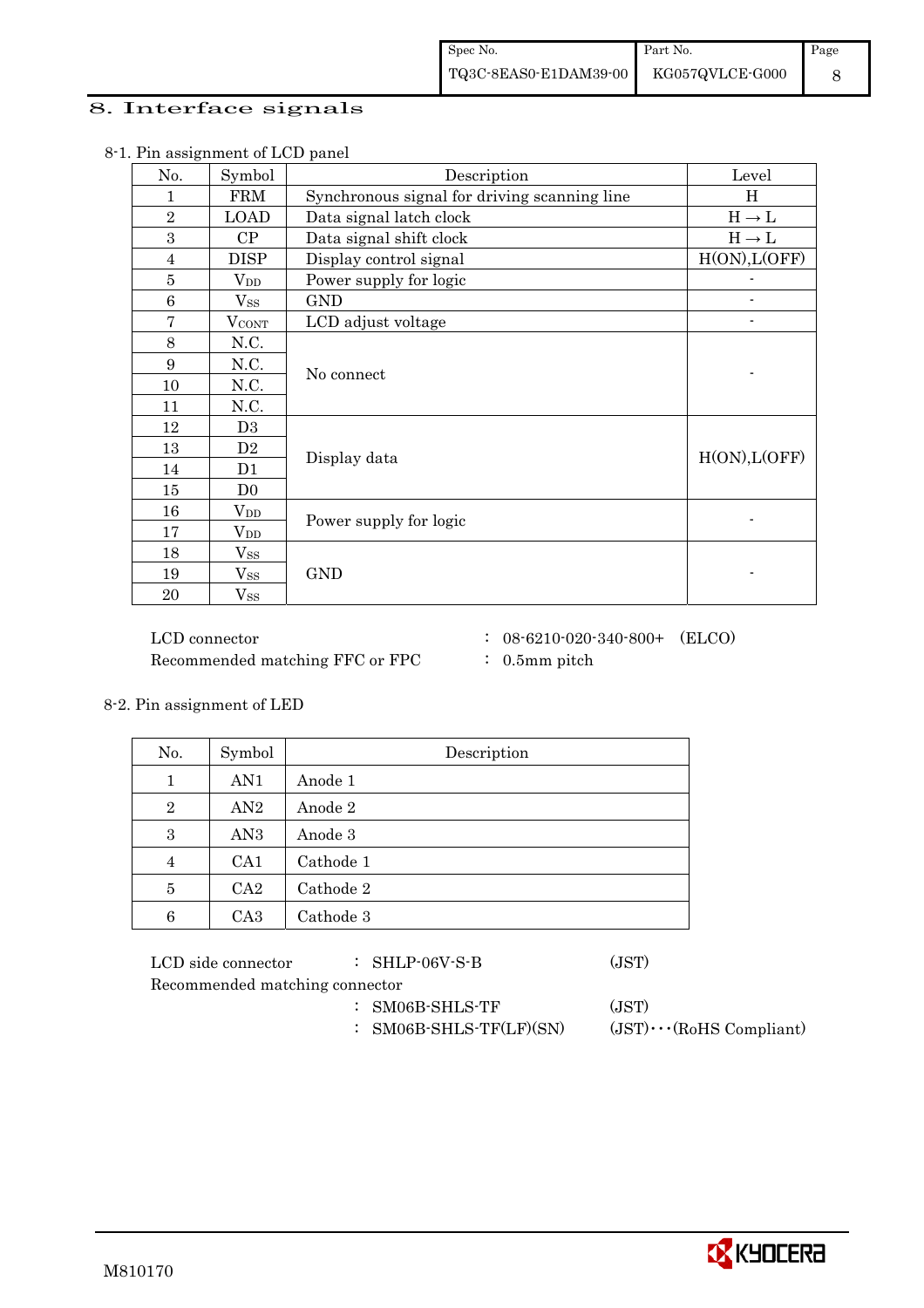8-3. Pin assignment of touch panel

| No. | Symbol | Description      |
|-----|--------|------------------|
|     | vU     | y-Upper terminal |
|     | хI     | x-Left terminal  |
|     |        | y-Lower terminal |
|     | хh     | x-Right terminal |
|     |        |                  |

| Touch panel side connector                          | $\therefore$ 1.25 mm pitch |       |
|-----------------------------------------------------|----------------------------|-------|
| Recommended matching connector $\therefore$ KCA-K4R |                            | (DMC) |
|                                                     | : Series FE, FFS           | (JST) |

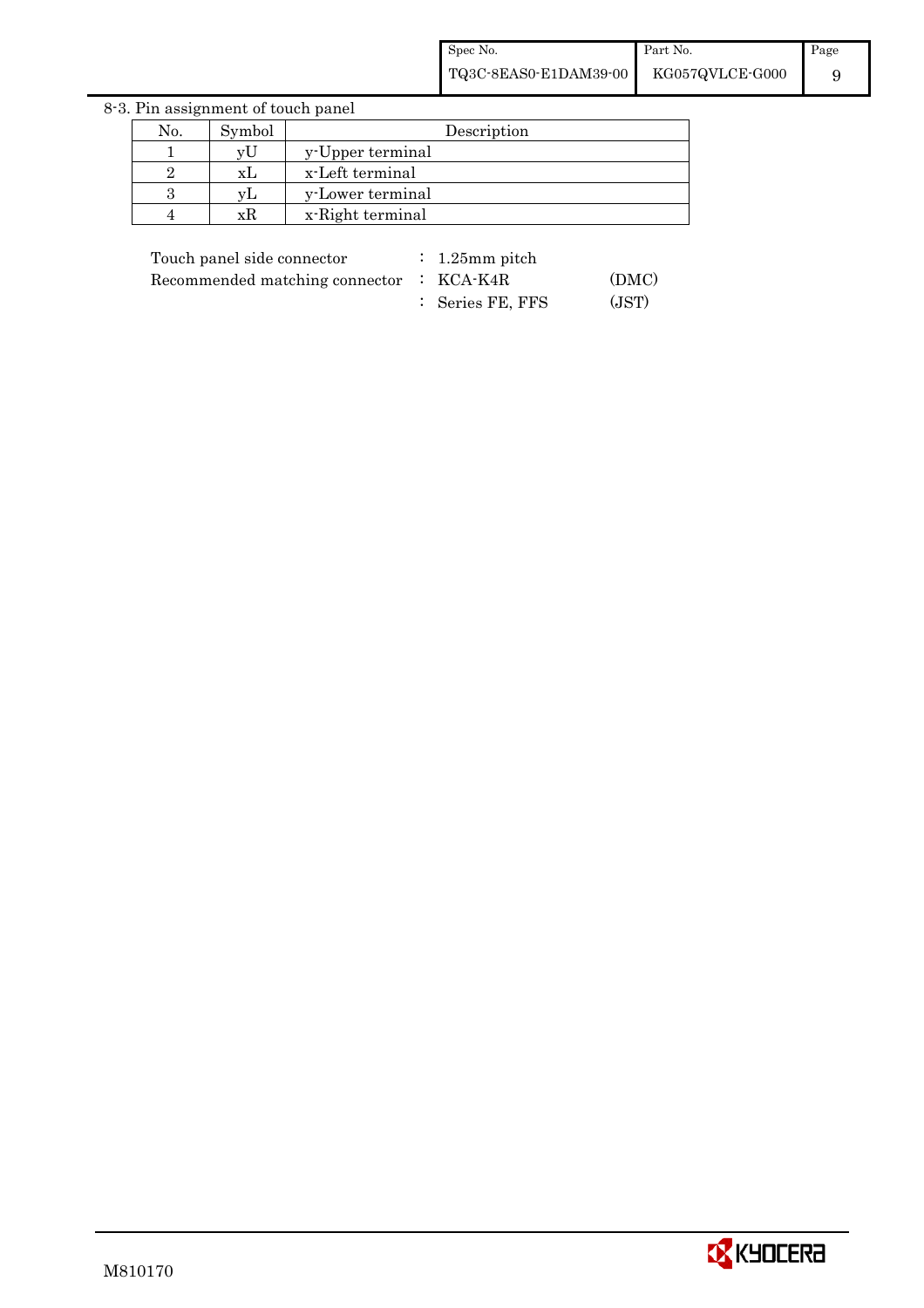## 9. Interface timing chart



\* The cycle of the LOAD signal should be stable and continuously applied without interruption.

\* The above-mentioned timing chart is a reference to set up a LCD module, not an electrical rating.

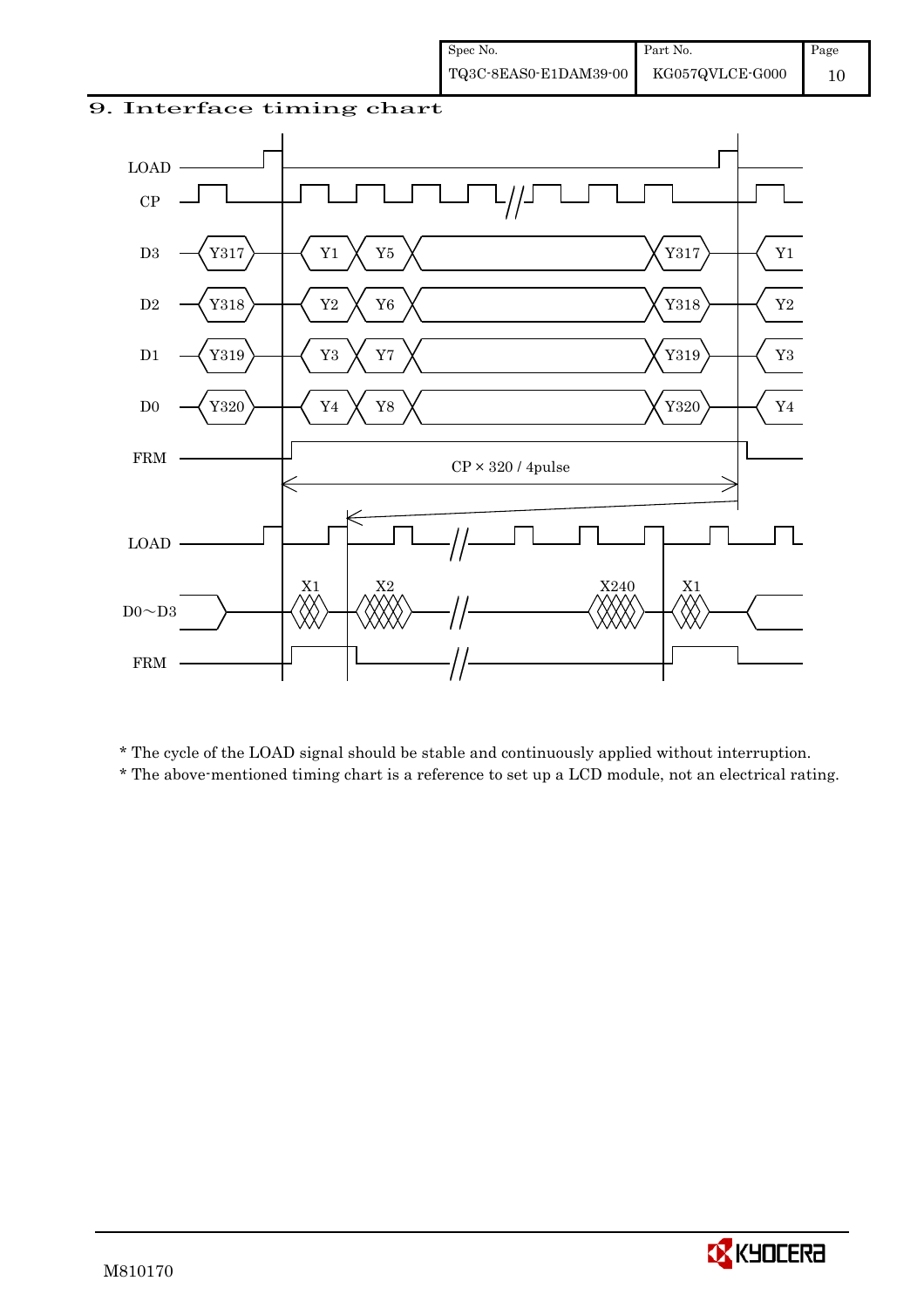# 10. Input timing characteristics





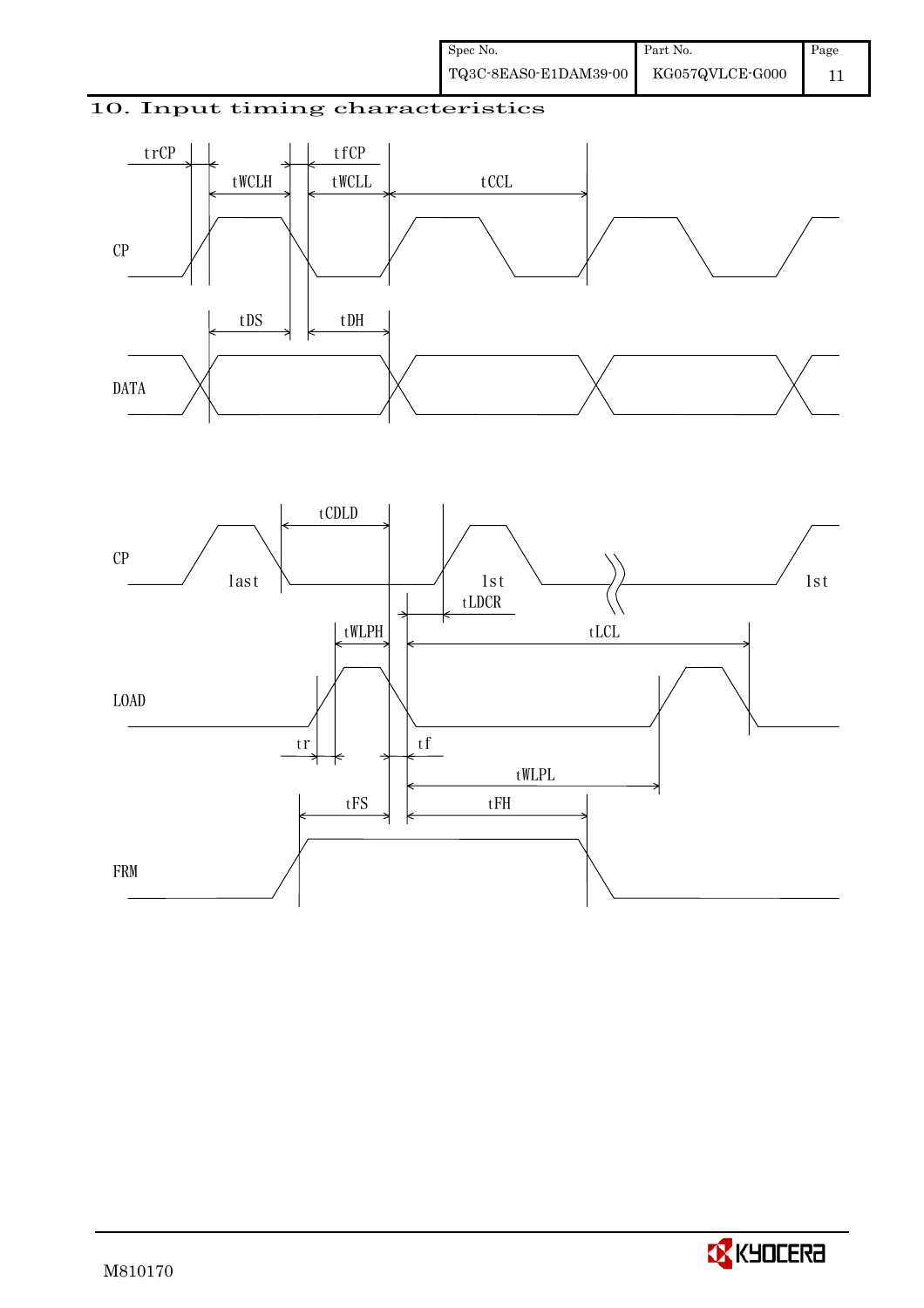| Spec No.              | Part No.        | Page |
|-----------------------|-----------------|------|
| TQ3C-8EAS0-E1DAM39-00 | KG057QVLCE-G000 |      |

# 10-1. Switching characteristics  $(V_{DD} = 5.0V)$

|                                  | Input characteristics : $V_{DD} = +5.0V \pm 5\%$ , Temp. = $0 \sim 60^{\circ}C$ |        |                          |                |               |
|----------------------------------|---------------------------------------------------------------------------------|--------|--------------------------|----------------|---------------|
| Item                             |                                                                                 | Symbol | Min.                     | Max.           | Unit          |
| CP cycle                         | $*1$                                                                            | tCCL   | 100                      |                | $\mathrm{Ns}$ |
| CP"H" pulse width                |                                                                                 | tWCLH  | 30                       |                | Ns            |
| CP"L" pulse width                |                                                                                 | tWCLL  | 30                       | ۰.             | Ns            |
| CP rise up time                  |                                                                                 | trCP   | $\overline{\phantom{a}}$ | 15             | Ns            |
| CP fall down time                |                                                                                 | tfCP   | $\blacksquare$           | 15             | Ns            |
| Data set up time                 |                                                                                 | tDS    | 25                       |                | Ns            |
| Data hold time                   |                                                                                 | $t$ DH | 25                       | $\blacksquare$ | Ns            |
| LOAD "H" pulse width             |                                                                                 | tWLPH  | 40                       | $\sim$         | Ns            |
| LOAD "L" pulse width             |                                                                                 | tWLPL  | 400                      | $\blacksquare$ | Ns            |
| LOAD cycle                       | $*$                                                                             | tLCL   | 500                      |                | ns            |
| $CP \rightarrow$ LOAD delay time |                                                                                 | tCDLD  | 60                       |                | ns            |
| $LOAD \rightarrow CP$ delay time |                                                                                 | tLDCR  | 60                       | $\blacksquare$ | ns            |
| Input signal rise up time        |                                                                                 | tr     | $\blacksquare$           | 20             | ns            |
| Input signal fall down time      |                                                                                 | tf     | $\blacksquare$           | 20             | ns            |
| FRM data set up time             |                                                                                 | tFS    | 120                      |                | ns            |
| FRM data hold time               |                                                                                 | tFH    | 30                       | ٠              | ns            |

\*1 CP cycle is adjusted so that FRM signal is 75Hz.

\*2 LOAD cycle is constant.

# 10-2. Switching characteristics  $(V_{DD} = 3.3V)$

|                                  | Input characteristics : $V_{DD} = +3.3V \pm 0.3V$ , Temp. = $0 \sim 60^{\circ}C$ |                |                          |                          |      |
|----------------------------------|----------------------------------------------------------------------------------|----------------|--------------------------|--------------------------|------|
| Item                             |                                                                                  | Symbol         | Min.                     | Max.                     | Unit |
| CP cycle                         | $*_{1}$                                                                          | tCCL           | 100                      |                          | ns   |
| CP"H" pulse width                |                                                                                  | tWCLH          | 40                       | $\blacksquare$           | ns   |
| CP"L" pulse width                |                                                                                  | tWCLL          | 40                       | $\blacksquare$           | ns   |
| CP rise up time                  |                                                                                  | trCP           | $\blacksquare$           | 20                       | ns   |
| CP fall down time                |                                                                                  | tfCP           | $\overline{\phantom{a}}$ | 20                       | ns   |
| Data set up time                 |                                                                                  | tDS            | 35                       | $\blacksquare$           | ns   |
| Data hold time                   |                                                                                  | $t$ DH         | 35                       | $\blacksquare$           | ns   |
| LOAD "H" pulse width             |                                                                                  | tWLPH          | 50                       | $\blacksquare$           | ns   |
| LOAD "L" pulse width             |                                                                                  | tWLPL          | 400                      | $\blacksquare$           | ns   |
| LOAD cycle                       | $*_{2}$                                                                          | tLCL           | 500                      | $\overline{\phantom{a}}$ | ns   |
| $CP \rightarrow$ LOAD delay time |                                                                                  | tCDLD          | 60                       |                          | ns   |
| $LOAD \rightarrow CP$ delay time |                                                                                  | $t\text{LDCR}$ | 80                       | $\blacksquare$           | ns   |
| Input signal rise up time        |                                                                                  | tr             | $\blacksquare$           | 20                       | ns   |
| Input signal fall down time      |                                                                                  | tf             | $\overline{\phantom{a}}$ | 20                       | ns   |
| FRM data set up time             |                                                                                  | tFS            | 120                      | $\blacksquare$           | ns   |
| FRM data hold time               |                                                                                  | tFH            | 30                       | $\blacksquare$           | ns   |

\*1 CP cycle is adjusted so that FRM signal is 75Hz.

\*2 LOAD cycle is constant.

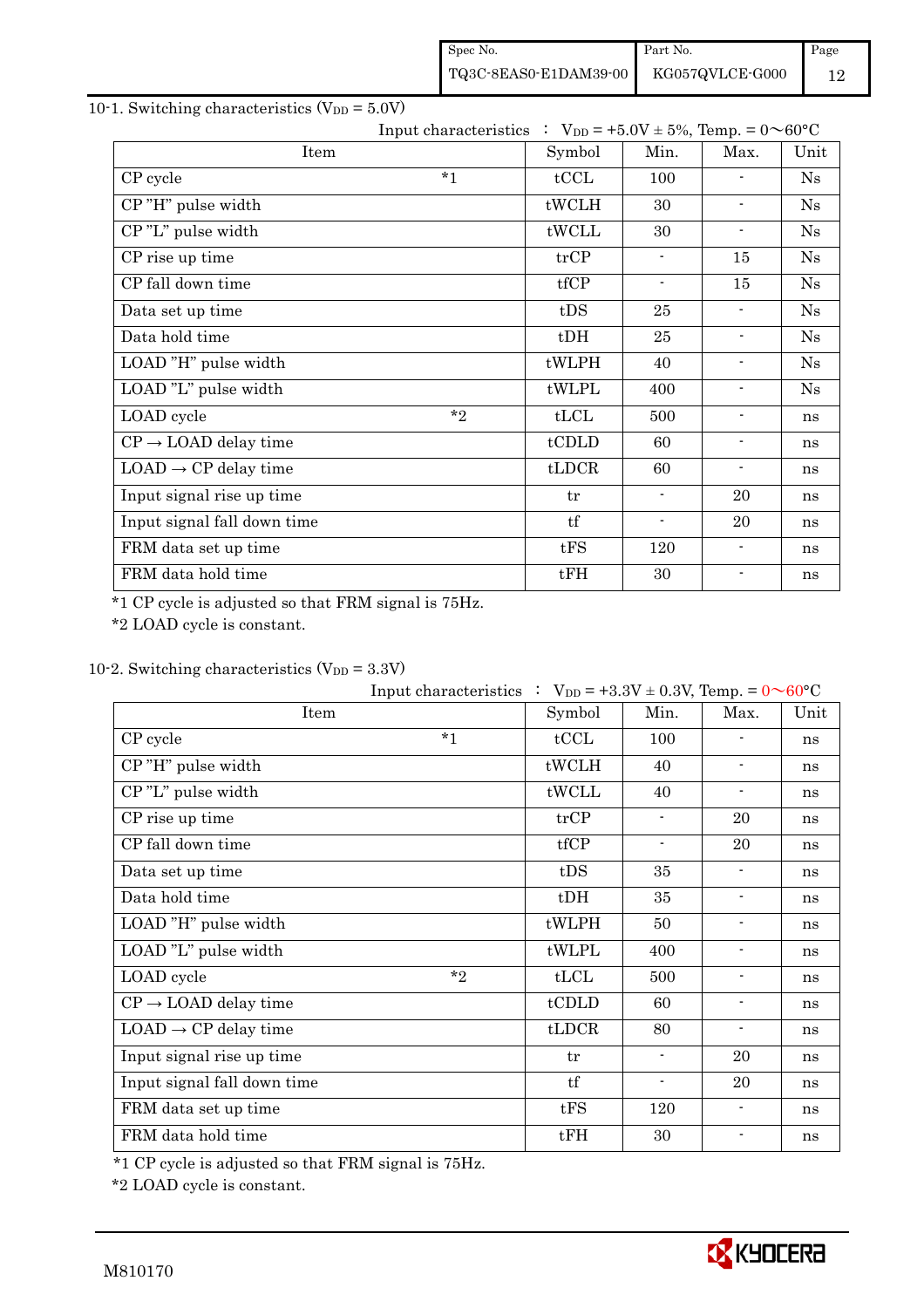| Spec No.              | Part No.        | Page |
|-----------------------|-----------------|------|
| TQ3C-8EAS0-E1DAM39-00 | KG057QVLCE-G000 |      |

# 11. Supply voltage sequence condition

 In normal operation, logic within the LCD module reverses the polarity of the drive voltage every few lines to prevent DC damage to the liquid crystal material. But when a voltage is present on  $V_{\text{CONT}}$  outside of the time when the  $V_{\text{DD}}$  logic voltage is stable, a drive voltage is applied to the liquid crystal material without the polarity reversals. This sometimes result in a deterioration of display quality and a reduction in life time.



\* Input signal: FRM, LOAD, CP, D0~D3

 \* The above sequence should be designed as to maintain each normal voltage when the liquid crystal module load is applied to your system.

\* Control the supply voltage sequence to not float any signal line when the LCD panel is being driven.

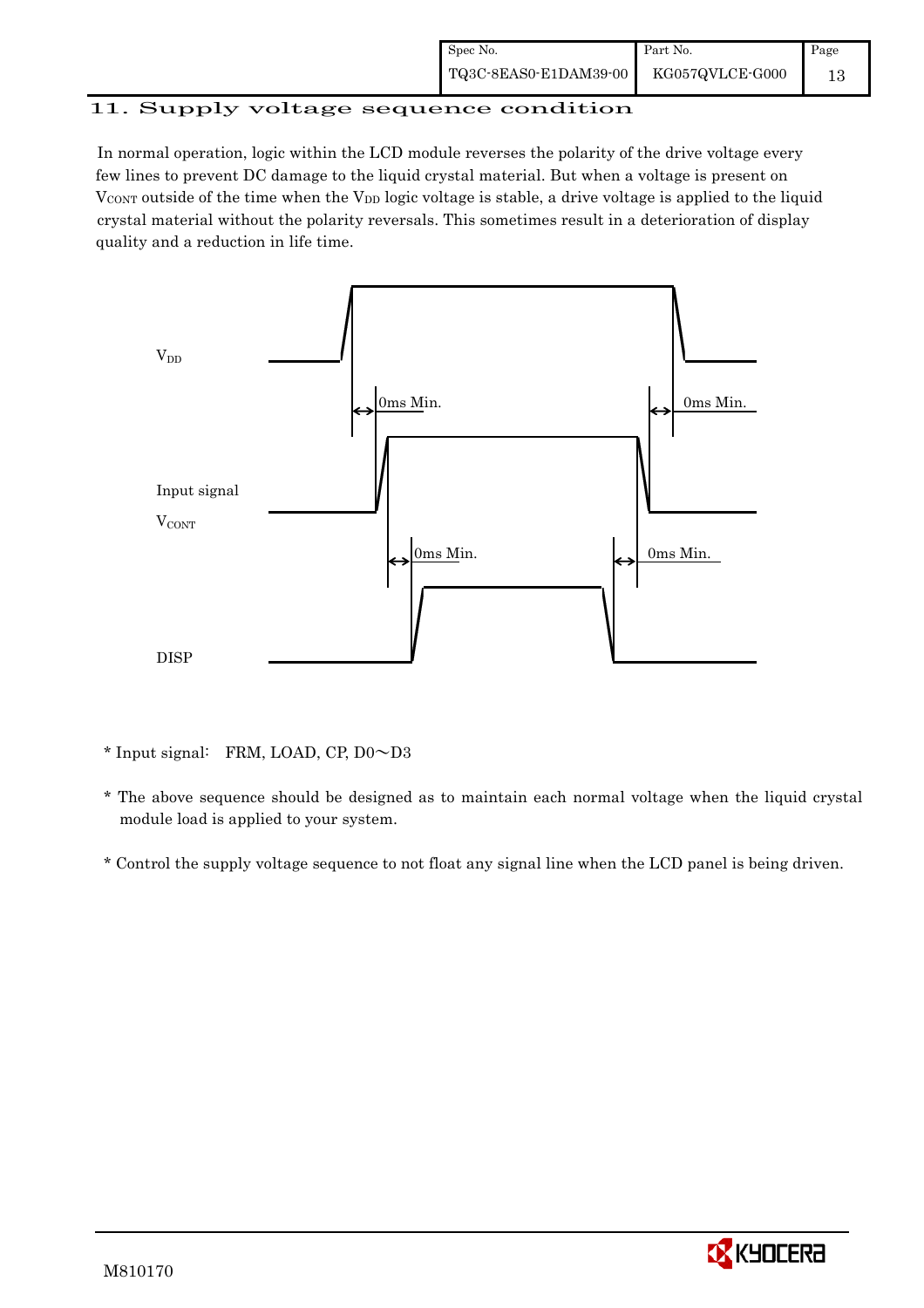| Spec No.              | Part No.        | Page |
|-----------------------|-----------------|------|
| TQ3C-8EAS0-E1DAM39-00 | KG057QVLCE-G000 |      |

# 12. LED Backlight characteristics

LED ratings

| Item                |          | Symbol | Min.                     | Typ.     | Max. | Unit                      | Note                            |  |  |  |  |  |    |                |      |      |   |                         |
|---------------------|----------|--------|--------------------------|----------|------|---------------------------|---------------------------------|--|--|--|--|--|----|----------------|------|------|---|-------------------------|
| Forward current     | $*_{1}$  | ΙF     | $\blacksquare$           | 25       |      | mA                        | Ta= $0 \sim 60$ °C              |  |  |  |  |  |    |                |      |      |   |                         |
|                     |          |        | $\overline{\phantom{0}}$ | 23.8     | 26.6 | v                         | IF= $25mA$ , Ta= $0^{\circ}$ C  |  |  |  |  |  |    |                |      |      |   |                         |
| Forward voltage     | *1       |        |                          |          |      |                           |                                 |  |  |  |  |  | VF | $\blacksquare$ | 23.1 | 25.9 | V | IF= $25mA$ , Ta= $25°C$ |
|                     |          |        | $\overline{a}$           | 22.3     | 25.1 | V                         | IF= $25mA$ , Ta= $60^{\circ}$ C |  |  |  |  |  |    |                |      |      |   |                         |
| Operating life time | $*2, *3$ | T      | ۰                        | (50,000) |      | $\boldsymbol{\mathrm{h}}$ | $IF=25mA$                       |  |  |  |  |  |    |                |      |      |   |                         |

\*1 For each "AN1-CA1", "AN2-CA2" and "AN3-CA3"

\*2 When brightness decrease 50% of initial brightness.

\*3 Life time is estimated data.

 \* An input current below 8.0mA may reduce the brightness uniformity of the LED backlight. This is because the amount of light from each LED chip is different. Therefore, please evaluate carefully before finalizing the input current.

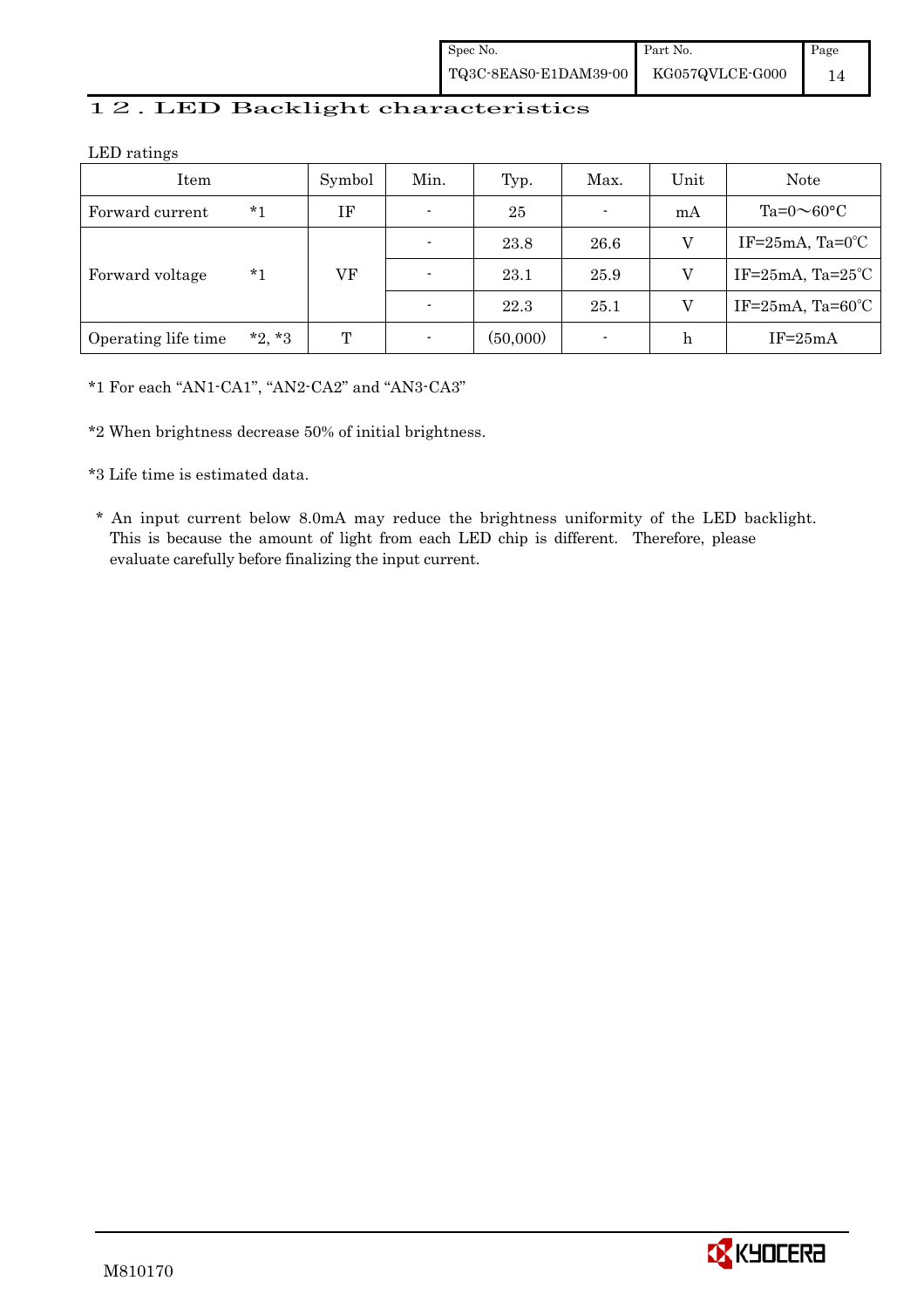### 13. Design guidance for analog touch panel (T/P)

- 13-1 Electrical (In customer's design, please remember the following considerations.)
	- 1 Do not use the current regulated circuit.
	- 2 Keep the current limit with top and bottom layer. (Please refer to "Electrical absolute maxim um ratings" for details.)
	- 3 Analog T/P can not sense two points touching separately.
	- 4 A contact resistance is appeared at the touch point between top and bottom layer. After this resistance has stable read of the T/P position data.
	- 5 Because noise of inverter or peripheral circuits may interfere signal of touch panel itself it is necessary to design carefully in advance to avoid these noise problem.

#### 13-2 Software

- 1 Do the "User Calibration".
- 2 "User Caribration" may be needed with long term using.
- Include "User Caribration" menu in your software.
- 3 When drawing a line with a stylus, there may be a slight discontinuity when the stylus passes over a spacer-dot. If necessary, please provide a compensation feature within your software.

### 13-3 Mounting on display and housing bezel

- 1 Do not use an adhesive tape to bond it on the front of T/P and hang it to the housing bezel.
- 2 Never expand the T/P top layer (PET-film) like a balloon by internal air pressure. The life of the T/P will be extremely short.
- 3 If a dew will be on the heat-sealed area or exposed traces at the end of a flexible tail, the migration of silver can occur. This will cause sometimes a short circuit.

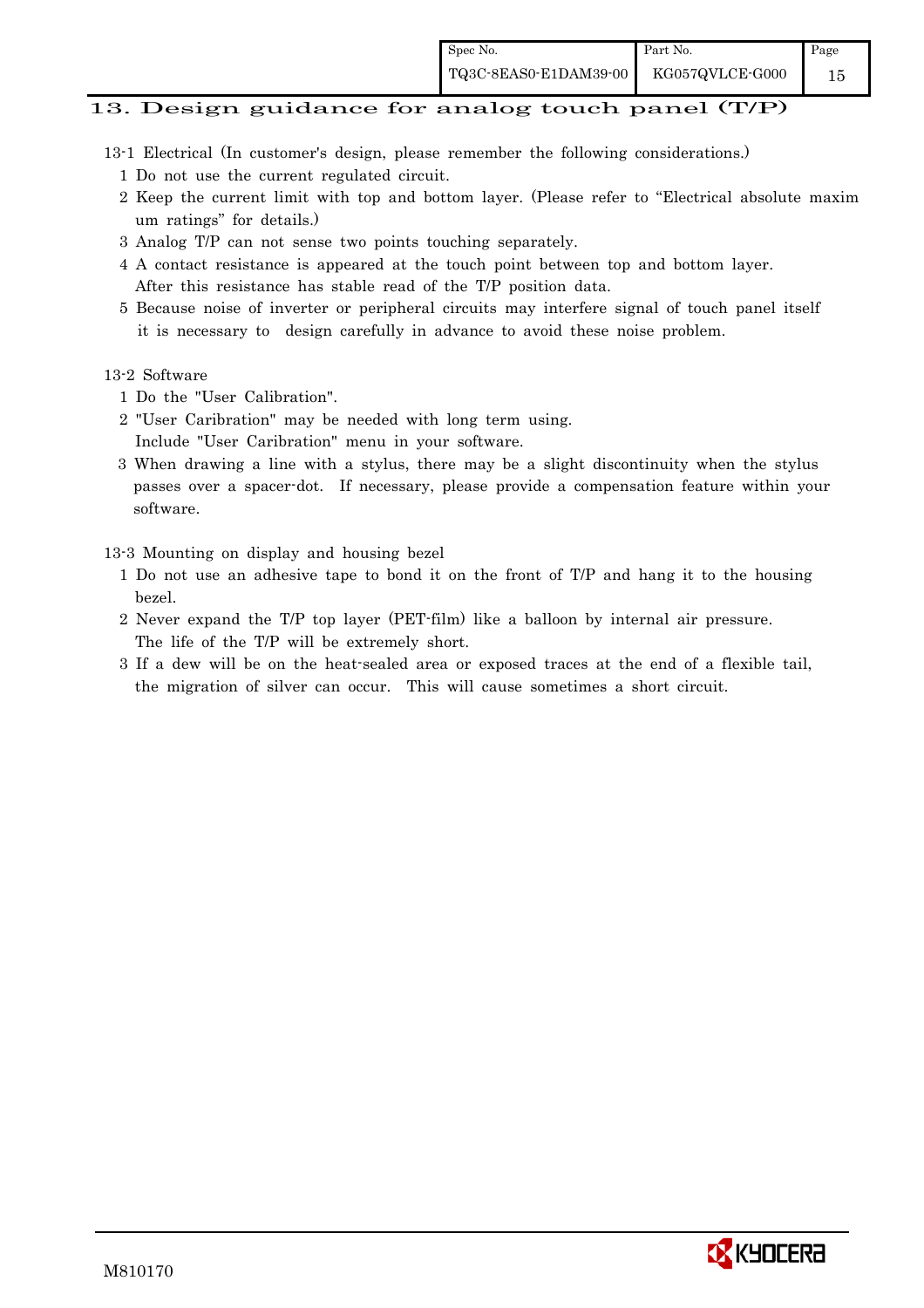| Spec No.              | Part No.        | Page |
|-----------------------|-----------------|------|
| TQ3C-8EAS0-E1DAM39-00 | KG057QVLCE-G000 | 16   |

### 14. Lot number identification

The lot number shall be indicated on the back of the backlight case of each LCD.

 $KG057QVLCE-G000 -  $\Box\Box$  -  $\Box$  -  $\Box$  \nMADE IN \n $\Box\Box\Box\Box\Box$$ 

|  | $\downarrow \downarrow \quad \downarrow \quad \downarrow$ |     |  |
|--|-----------------------------------------------------------|-----|--|
|  | $12 \quad 3 \quad 4$                                      | - 5 |  |

- No1. No5. above indicate
	- 1. Year code
	- 2. Month code
	- 3. Date
	- 4. Version Number
	- 5. Country of origin (Japan or China)

| Year | 2007 | 2008 | 2009 | 2010 | 2011 | $2012\,$ |
|------|------|------|------|------|------|----------|
| Code |      |      | ັ    |      |      |          |

| Month      | Jan. | Feb. | Mar. | Apr. | May | Jun. |
|------------|------|------|------|------|-----|------|
| $\rm Code$ |      |      | ౿    |      |     |      |

| Month | Jul. | Aug. | Sep. | Oct. | Nov. | Dec. |
|-------|------|------|------|------|------|------|
| Code  |      |      |      | ∡⊾   |      |      |

## 15. Warranty

### 15-1. Incoming inspection

Please inspect the LCD within one month after your receipt.

### 15-2. Production warranty

 Kyocera warrants its LCD's for a period of 12 months from the ship date. Kyocera shall, by mutual agreement, replace or re-work defective LCD's that are shown to be Kyocera's responsibility.

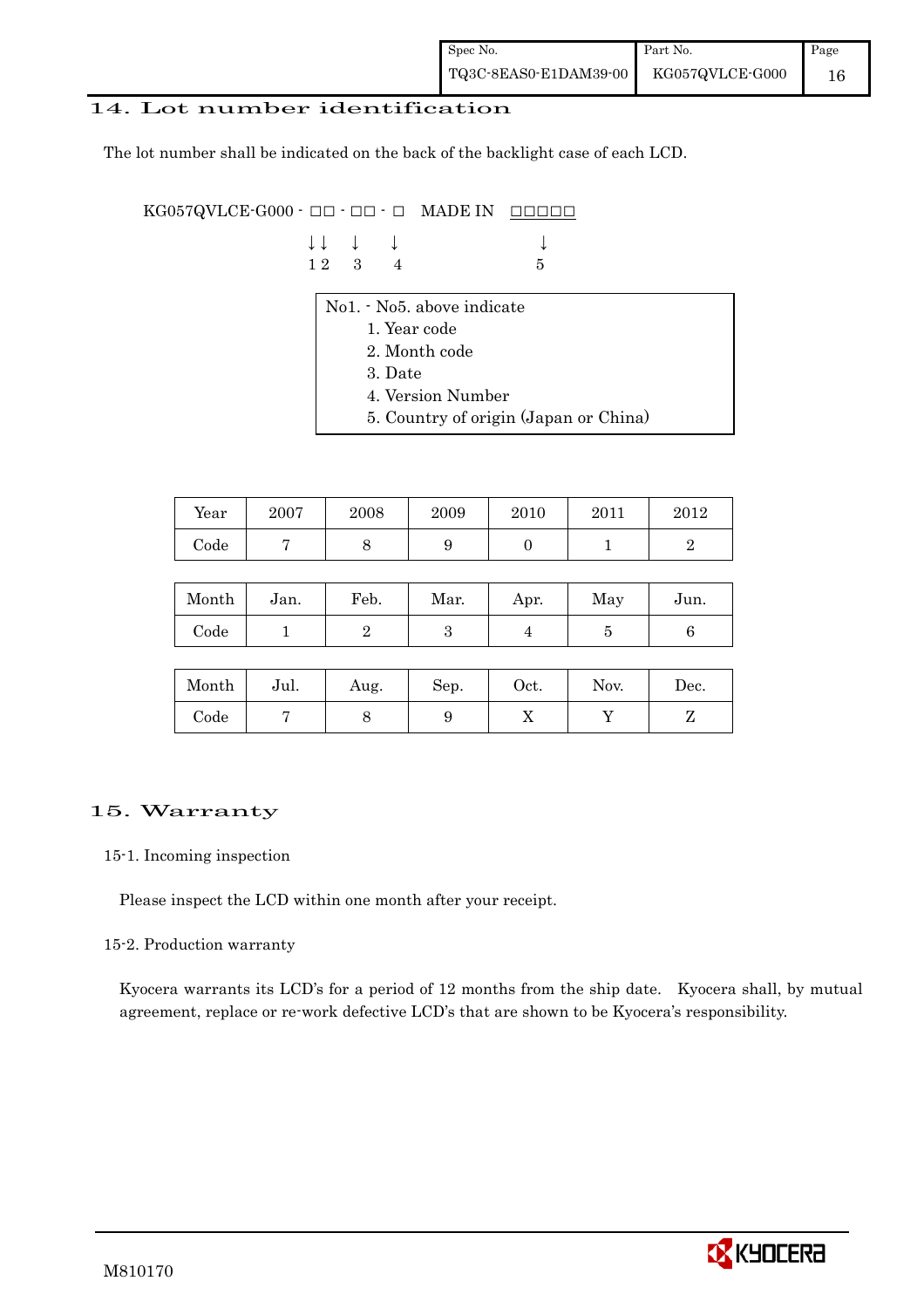### 16. Precautions for use

### 16-1. Installation of the LCD

- 1) The LCD module has a grounding hole. Please ground the module to prevent noise and to stabilize its performance as circumstances demand.
- 2) The LCD shall be installed so that there is no pressure on the LSI chips.
- 3) The LCD shall be installed flat, without twisting or bending.
- 4) Please design the housing window so that its edges are between the active area and the effective area of the LCD screen.

Must maintain a gap between inside of bezel and touch panel to avoid malfunction or electrode damage of touch panel.

5) Please refer to the following our recommendable value of Clamp-down torque when installing. Clamp-down torque : 0.32±0.03N・m

Please set up 'SPEED-LOW', 'SOFT START-SLOW' when using electric driver.

 Recommendable screw JIS tapping screw two types nominal dia.3.0mm installing boss hole depth  $4.4\pm0.2$ mm

Please be careful not to use high torque which may damage LCD module in installation.

16-2. Static electricity

- 1) Since CMOS ICs are mounted directly onto the LCD glass, protection from static electricity is required.
- 2) Workers should use body grounding. Operator should wear ground straps.

16-3. LCD operation

- 1) The LCD shall be operated within the limits specified. Operation at values outside of these limits may shorten life, and/or harm display images.
- 2) Adjust the "Supply voltage for LCD driving  $(V_{\text{CONT}})$ " to obtain optimum viewing angle and contrast ratio.

### 16-4. Storage

- 1) The LCD shall be stored within the temperature and humidity limits specified.
- Store in a dark area, and protect the LCD from direct sunlight or fluorescent light.
- 2) Always store the LCD so that it is free from external pressure onto it.

### 16-5. Usage

- 1) DO NOT store in a high humidity environment for extended periods. Polarizer degradation bubbles, and/or peeling off of the polarizer may result.
- 2) Do not push or rub the touch panel's surface with hard to sharp objects such as knives, or the touch panel may be scratched.
- 3) When the touch panel is dirty, gently wipe the surface with a soft cloth, sometimes moistened by a little Ethanol. If a hazardous chemical is dropped on the touch panel by mistake, wipe it off right away to prevent human contact.
- 4) Touch panel edges are sharp. Handle the touch panel with enough care to prevent cuts.
- 5) Always keep the LCD free from condensation during testing. Condensation may permanently spot or stain the polarizer.
- 6) Do not pull the CFL lead wires and do not bend the root of the wires. Housing should be designed to protect CFL lead wires from external stress.
- 7) Do not disassemble LCD module because it will result in damage.
- 8) This Kyocera LCD module has been specifically designed for use in general electronic devices, but not for use in a special environment such as usage in an active gas. Hence, when the LCD is supposed to be used in a special environment, evaluate the LCD thoroughly beforehand and do not expose the LCD to chemicals such as an active gas.
- 9) Please do not use solid-base image pattern for long hours because a temporary afterimage may appear. We recommend using screen saver etc. in cases where a solid-base image pattern must be used.

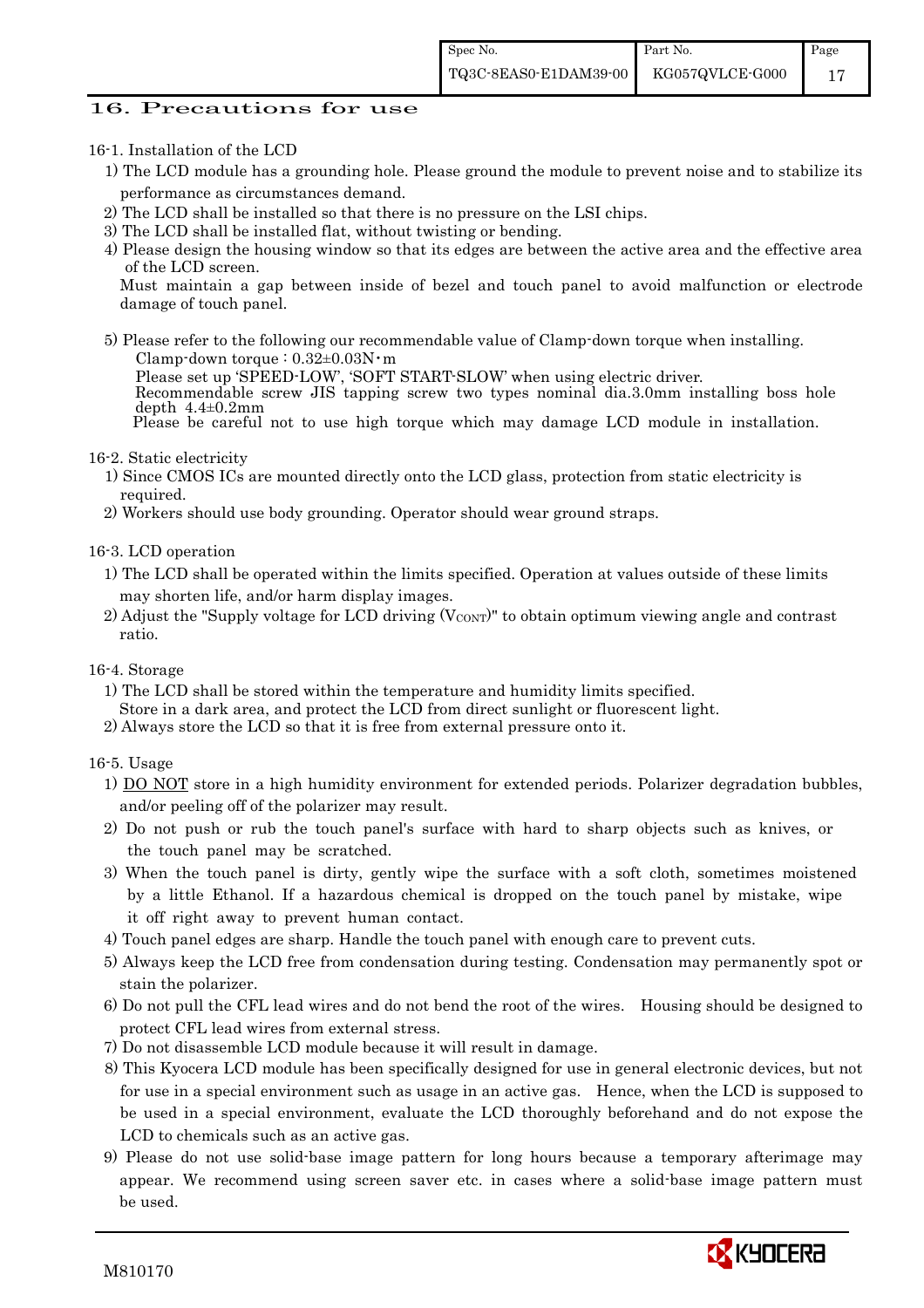| Spec No.              | Part No.        | Page |
|-----------------------|-----------------|------|
| TQ3C-8EAS0-E1DAM39-00 | KG057QVLCE-G000 |      |

 10) Liquid crystal may leak when the module is broken. Be careful not to let the fluid go into your eyes and mouth. In the case the fluid touches your body; rinse it off right away with water and soap.

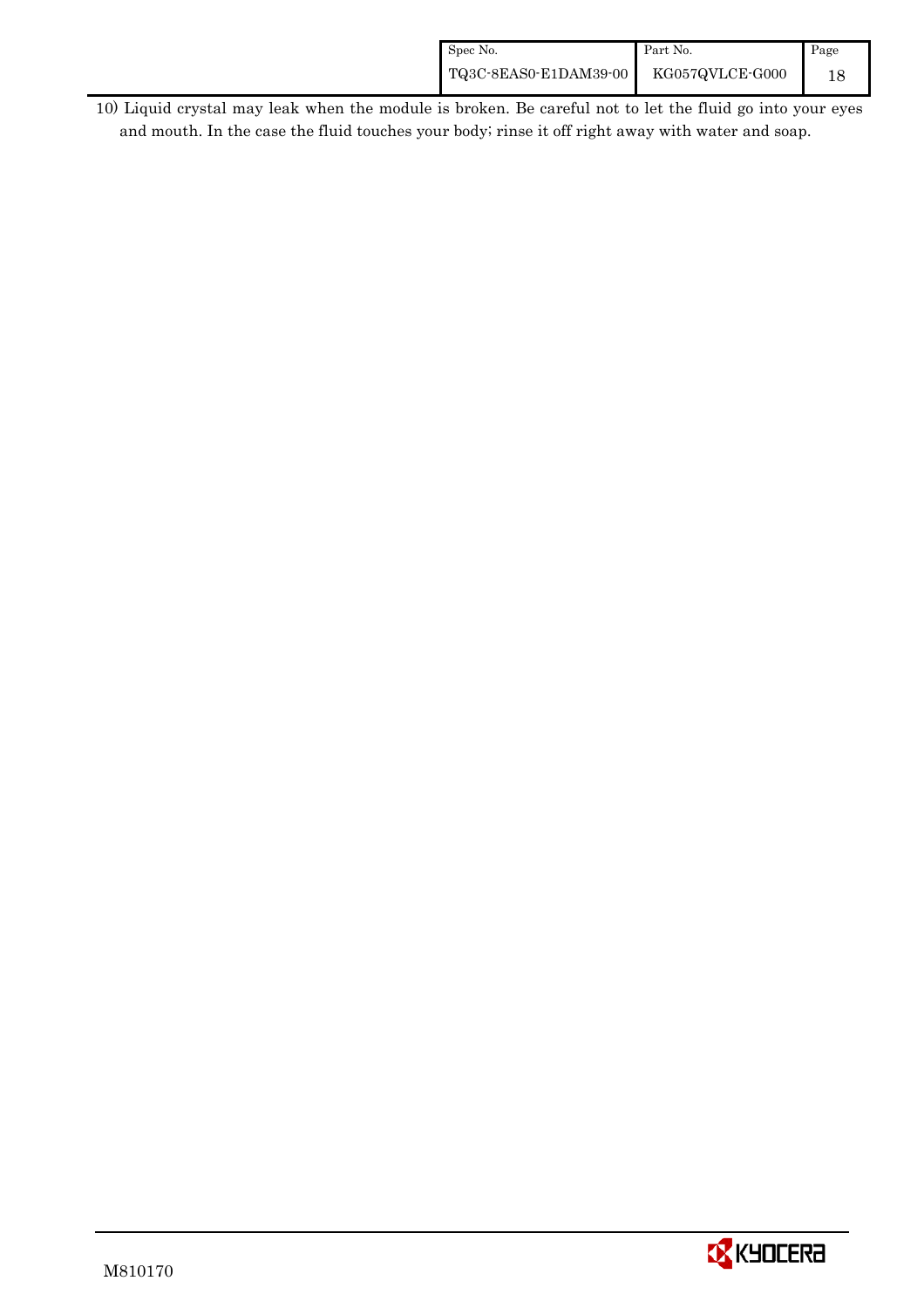## 17. Reliability test data

| Test item                            | Test condition                                                                                           | Test time               |                                                                                     | Judgement                                                           |
|--------------------------------------|----------------------------------------------------------------------------------------------------------|-------------------------|-------------------------------------------------------------------------------------|---------------------------------------------------------------------|
| High temp.<br>atmosphere             | $60^{\circ}$ C                                                                                           | 240h                    | Display function<br>Display quality<br>Current consumption                          | : No defect<br>$\therefore$ No defect<br>: No defect                |
| Low temp.<br>atmosphere              | $-20\degree C$                                                                                           | 240h                    | Display function<br>Display quality<br>Current consumption                          | : No defect<br>$\therefore$ No defect<br>$\therefore$ No defect     |
| High temp.<br>humidity<br>atmosphere | $40^{\circ}$ C 90% RH                                                                                    | 240h                    | Display function<br>Display quality<br>Current consumption                          | : No defect<br>$\therefore$ No defect<br>$\therefore$ No defect     |
| Temp. cycle                          | 0.5 <sub>h</sub><br>$-20\textdegree C$<br>R.T.<br>0.5 <sub>h</sub><br>$60^{\circ}$ C<br>0.5 <sub>h</sub> | 10cycles                | Display function<br>Display quality<br>Current consumption                          | : No defect<br>$\therefore$ No defect<br>$\therefore$ No defect     |
| High temp.<br>operation              | $60^{\circ}$ C                                                                                           | 500h                    | Display function<br>Display quality<br>Current consumption                          | : No defect<br>$\therefore$ No defect<br>: No defect                |
| Point<br>Activation<br>life          | Polyacetal stylus<br>(R0.8)<br>Hitting force 3N<br>Hitting speed<br>2 time/s                             | one<br>million<br>times | Terminal resistance<br>Insulation resistance<br>Linearity<br><b>Actuation Force</b> | : No defect<br>: No defect<br>: No defect<br>$\therefore$ No defect |

\* Each test item uses a test LCD only once. The tested LCD is not used in any other tests.

\* The LCD is tested in circumstances in which there is no condensation.

- \* The reliability test is not an out-going inspection.
- \* The result of the reliability test is for your reference purpose only. The reliability test is conducted only to examine the LCD's capability.

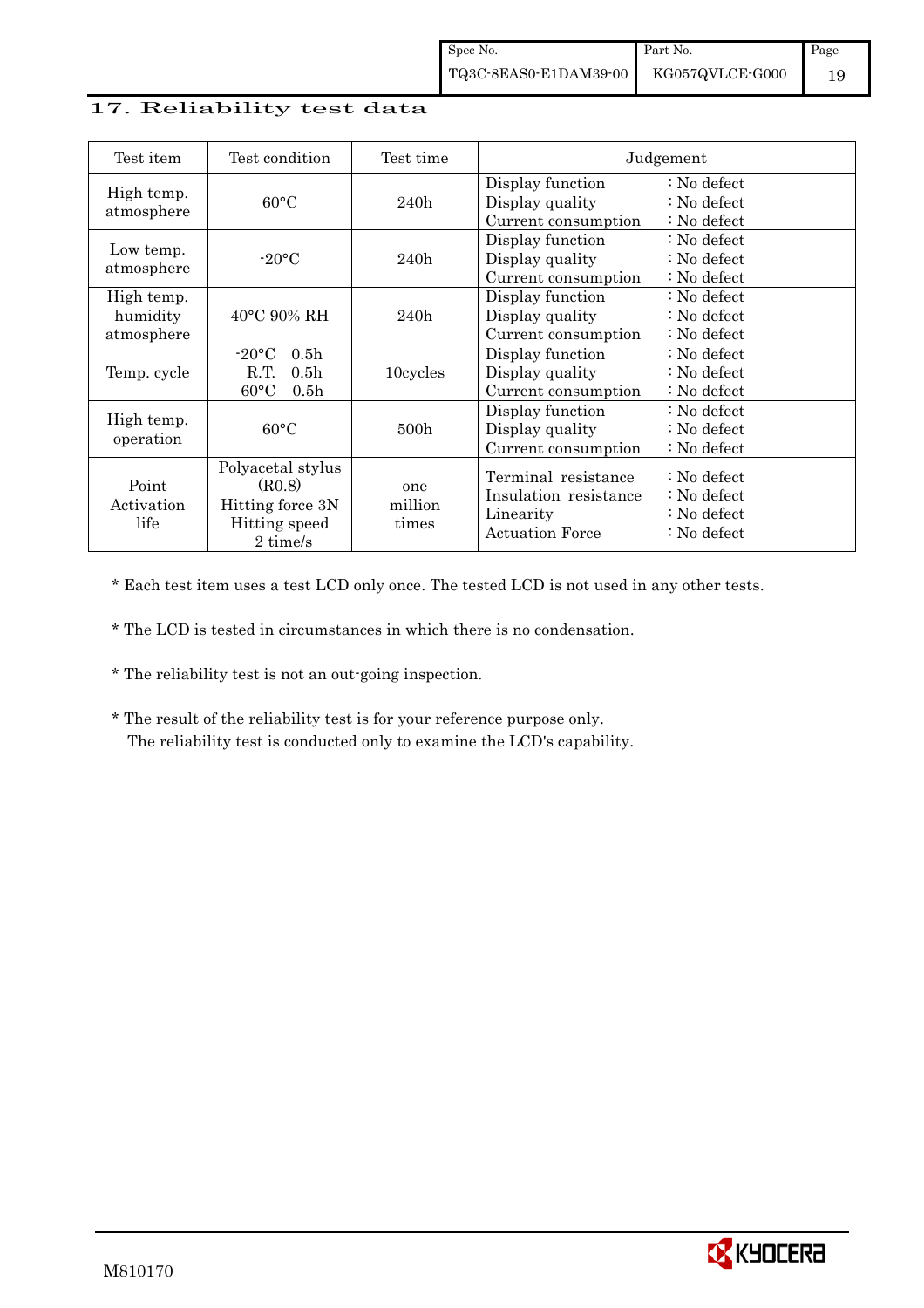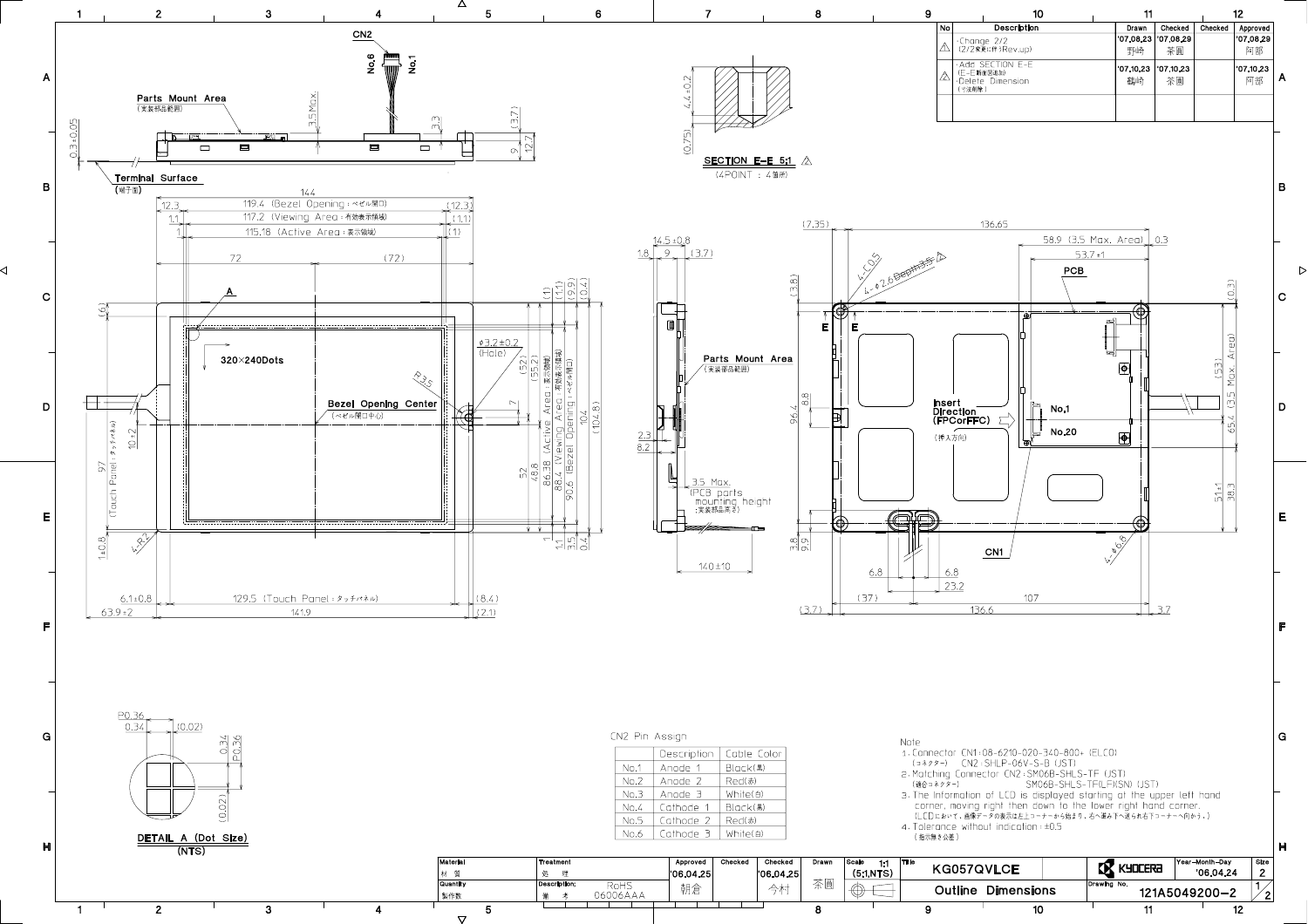

⊲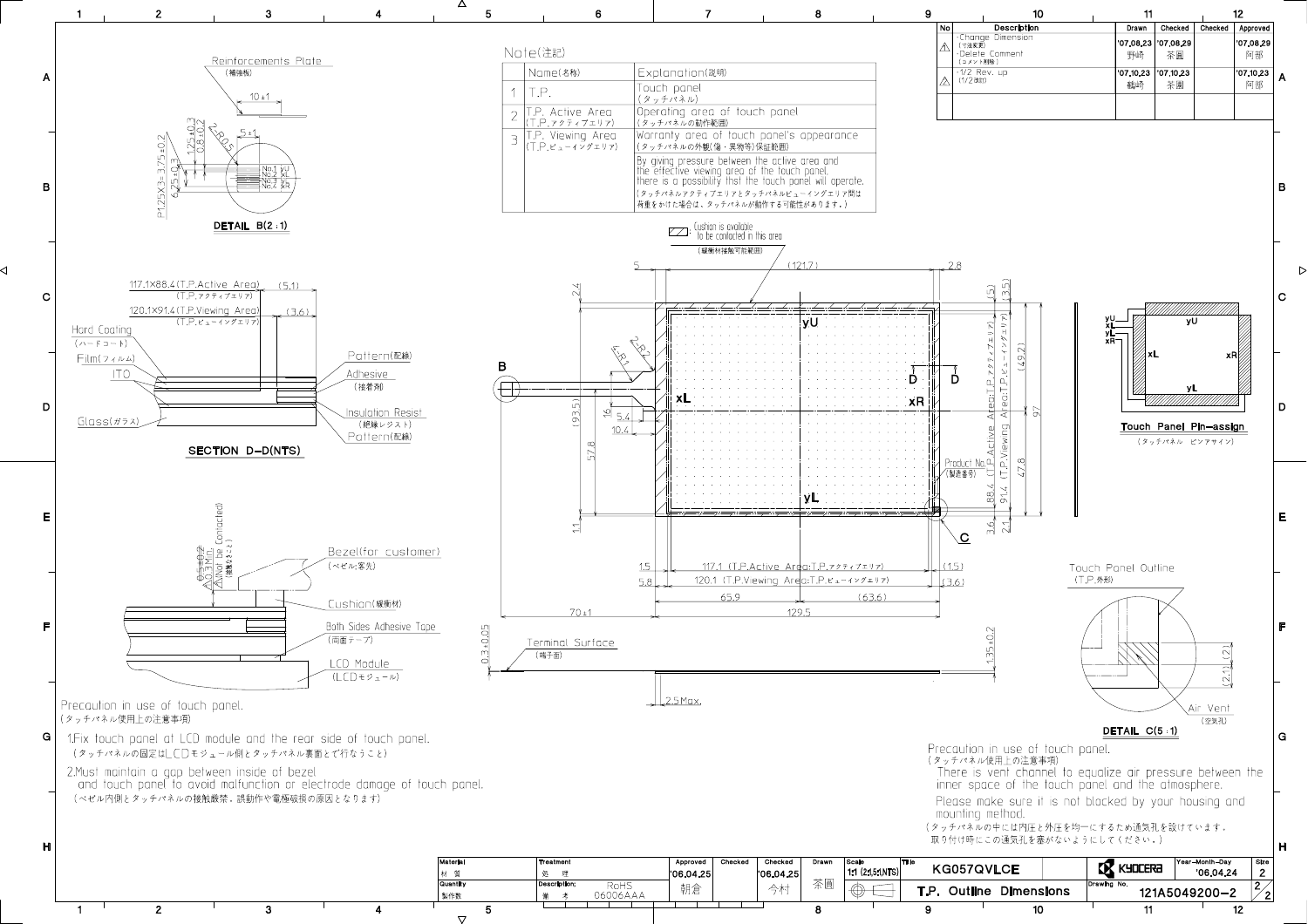|        | Spec No.   TQ3C-8EAS0-E2DAM36-00 |
|--------|----------------------------------|
| ' late | October 18, 2007                 |

# KYOCERA INSPECTION STANDARD

# TYPE : KG057QVLCE-G000

# KYOCERA CORPORATION KAGOSHIMA HAYATO PLANT LCD DIVISION

| Original         |                                                | Designed by $:$ Engineering dept. |          | Confirmed by $:QA$ dept. |          |
|------------------|------------------------------------------------|-----------------------------------|----------|--------------------------|----------|
| Issue Date       | Prepared                                       | Checked                           | Approved | Checked                  | Approved |
| October 18, 2007 | W. Yamo S. Oshita G. Matsumoto J. Sakaguchi 10 |                                   |          |                          |          |

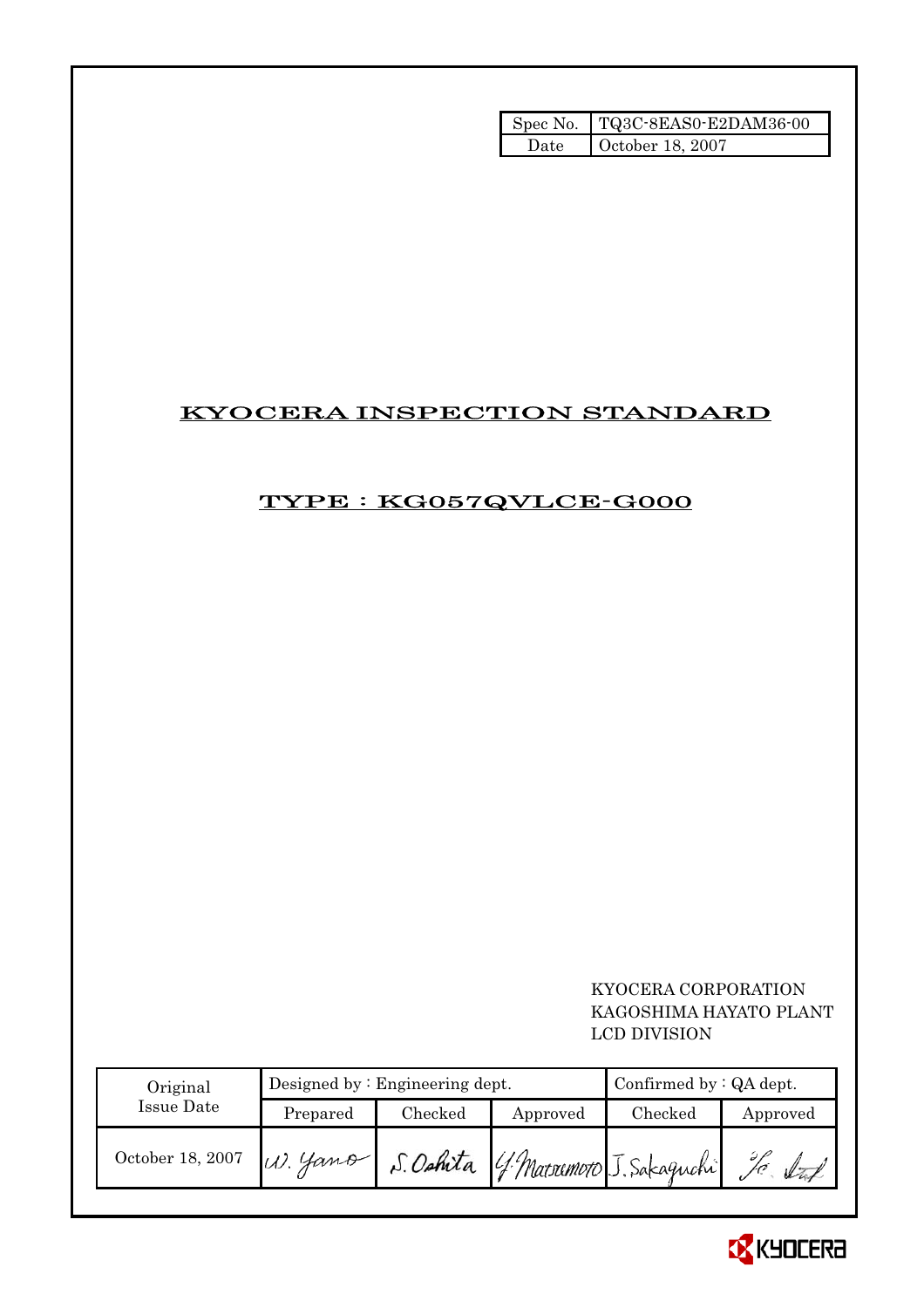| Spec No.              | Part No.        | Page |
|-----------------------|-----------------|------|
| TQ3C-8EAS0-E2DAM36-00 | KG057QVLCE-G000 |      |

|         |                      |          | Revision record                 |                        |                         |          |
|---------|----------------------|----------|---------------------------------|------------------------|-------------------------|----------|
|         |                      |          | Designed by : Engineering dept. |                        | Confirmed by : QA dept. |          |
|         | $\rm{\textbf{Date}}$ | Prepared | Checked                         | ${\Large\bf Approved}$ | $\rm Checked$           | Approved |
|         |                      |          |                                 |                        |                         |          |
|         |                      |          |                                 |                        |                         |          |
| Rev.No. | $\rm{\textbf{Date}}$ | Page     |                                 | Descriptions           |                         |          |
|         |                      |          |                                 |                        |                         |          |
|         |                      |          |                                 |                        |                         |          |
|         |                      |          |                                 |                        |                         |          |
|         |                      |          |                                 |                        |                         |          |
|         |                      |          |                                 |                        |                         |          |
|         |                      |          |                                 |                        |                         |          |
|         |                      |          |                                 |                        |                         |          |
|         |                      |          |                                 |                        |                         |          |
|         |                      |          |                                 |                        |                         |          |
|         |                      |          |                                 |                        |                         |          |
|         |                      |          |                                 |                        |                         |          |
|         |                      |          |                                 |                        |                         |          |
|         |                      |          |                                 |                        |                         |          |
|         |                      |          |                                 |                        |                         |          |
|         |                      |          |                                 |                        |                         |          |
|         |                      |          |                                 |                        |                         |          |
|         |                      |          |                                 |                        |                         |          |
|         |                      |          |                                 |                        |                         |          |
|         |                      |          |                                 |                        |                         |          |
|         |                      |          |                                 |                        |                         |          |
|         |                      |          |                                 |                        |                         |          |
|         |                      |          |                                 |                        |                         |          |
|         |                      |          |                                 |                        |                         |          |
|         |                      |          |                                 |                        |                         |          |
|         |                      |          |                                 |                        |                         |          |
|         |                      |          |                                 |                        |                         |          |
|         |                      |          |                                 |                        |                         |          |
|         |                      |          |                                 |                        |                         |          |
|         |                      |          |                                 |                        |                         |          |
|         |                      |          |                                 |                        |                         |          |
|         |                      |          |                                 |                        |                         |          |
|         |                      |          |                                 |                        |                         |          |
|         |                      |          |                                 |                        |                         |          |
|         |                      |          |                                 |                        |                         |          |
|         |                      |          |                                 |                        |                         |          |

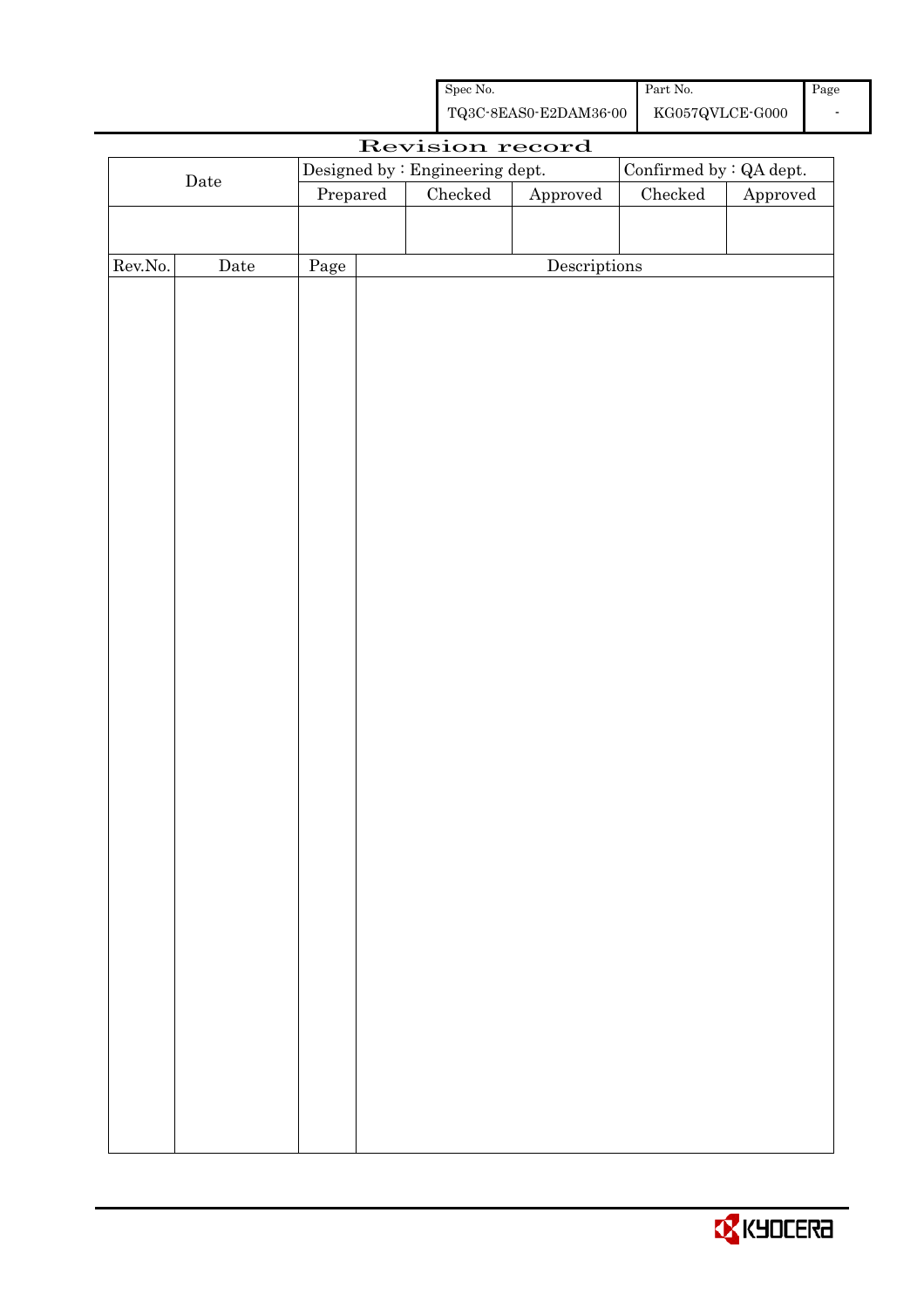# Visuals specification

1) Note

| 17 1 V U U U<br>Item             |                                                                                                                                                                                                                                                                     | <b>Note</b>                                                                                                      |  |  |  |  |
|----------------------------------|---------------------------------------------------------------------------------------------------------------------------------------------------------------------------------------------------------------------------------------------------------------------|------------------------------------------------------------------------------------------------------------------|--|--|--|--|
| General                          | 1. When defects specified in this Inspection Standards are<br>inspected, operating voltage (V <sub>OP</sub> ) shall be set at the level<br>where optimized contrast is available. Display quality is<br>applied up to effective viewing area. (Bi-level INSPECTION) |                                                                                                                  |  |  |  |  |
|                                  | 2. This inspection standard about the image quality shall be<br>applied to any defect within the effective viewing area and<br>shall not be applicable to outside of the area.                                                                                      |                                                                                                                  |  |  |  |  |
|                                  | 3. Should any defects which are not specified in this standard<br>happen, additional standard shall be determined by mutual<br>agreement between customer and Kyocera.                                                                                              |                                                                                                                  |  |  |  |  |
|                                  | 4. Inspection conditions<br>Luminance<br>$\div 500$ Lux minimum.<br>: 300 mm(from the sample)<br>Inspection distance<br>Temperature<br>: $25 \pm 5$ °C<br>Direction<br>: right above                                                                                |                                                                                                                  |  |  |  |  |
|                                  |                                                                                                                                                                                                                                                                     |                                                                                                                  |  |  |  |  |
| Definition of inspection<br>item | Pinhole, Bright spot<br>Black spot, Scratch<br>Foreign particle                                                                                                                                                                                                     | The color of a small area is<br>different from the remainder.<br>The phenomenon does not<br>change with voltage. |  |  |  |  |
|                                  | Contrast variation                                                                                                                                                                                                                                                  | The color of a small area is<br>different from the remainder.<br>The phenomenon change with<br>voltage.          |  |  |  |  |
|                                  | Polarizer<br>(Scratch, Bubble, Dent)                                                                                                                                                                                                                                | Scratch, Bubble and Dent in the<br>polarizer which can be observed<br>in on / off state.                         |  |  |  |  |

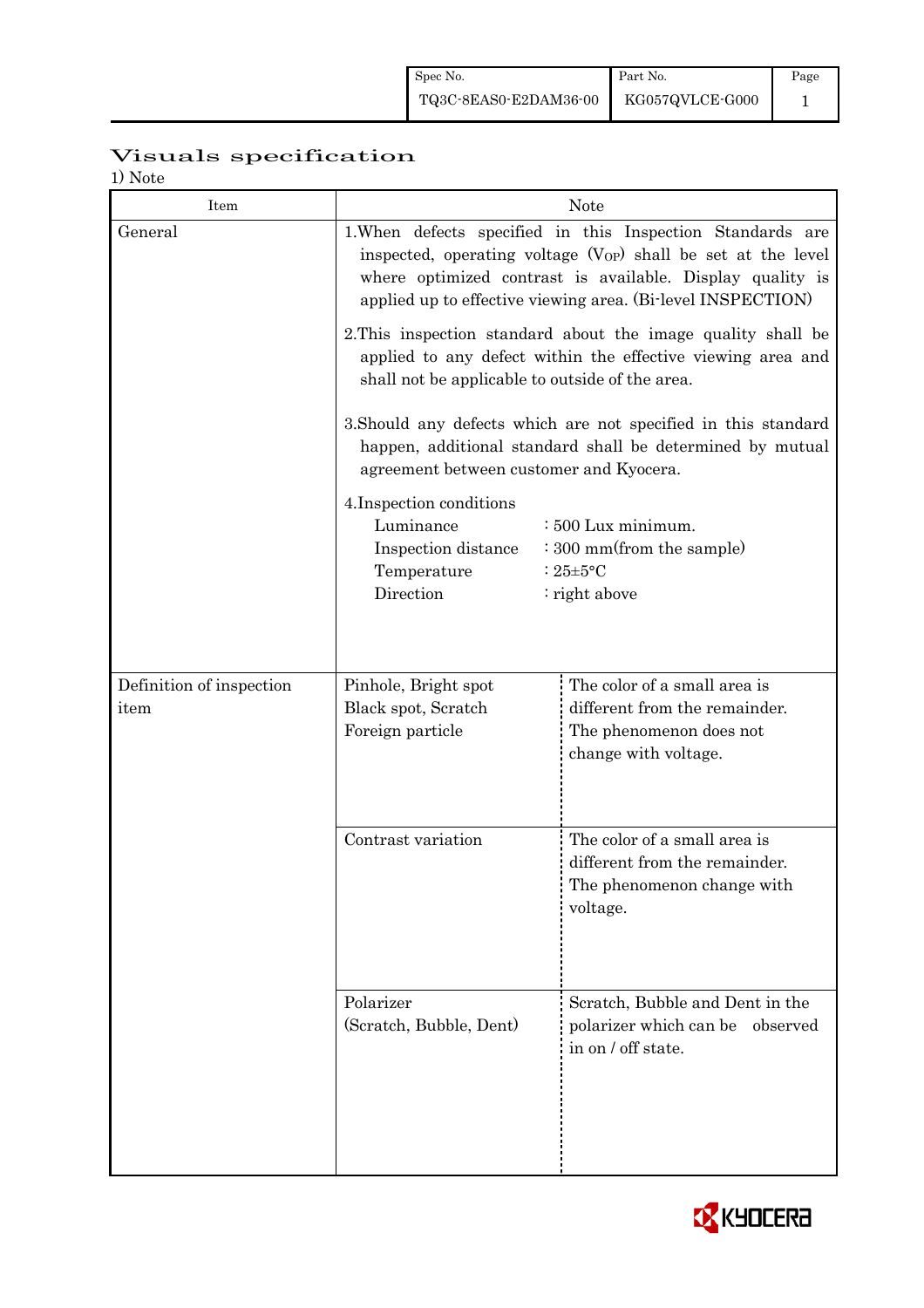| Spec No.                                                                                         | Part No. | Page |
|--------------------------------------------------------------------------------------------------|----------|------|
| $\left. {\rm TQ3C\text{-}SEAS0\text{-}E2DAM36\text{-}00} \right  {\rm - KG057QVLCE\text{-}G000}$ |          |      |

| Inspection item                                       | Judgement standard                                |                             |                        |                |                      |
|-------------------------------------------------------|---------------------------------------------------|-----------------------------|------------------------|----------------|----------------------|
| Pinhole, Bright spot,<br>Black spot, Foreign particle | $\mathbf b$                                       |                             |                        |                |                      |
|                                                       | $d = (a + b) / 2$                                 |                             |                        |                |                      |
|                                                       | Size(mm)<br>Acceptable number<br>Category         |                             |                        |                |                      |
|                                                       | $\boldsymbol{A}$                                  |                             | $d\leqq0.2$            |                | Neglected            |
|                                                       | $\, {\bf B}$<br>$0.2\,<\,\mathrm{d}\leq0.3$       |                             |                        | $\overline{5}$ |                      |
|                                                       | $\mathcal{C}$<br>${\bf D}$                        | $0.3\,<\,\mathrm{d}\leq0.5$ |                        |                | 3                    |
|                                                       |                                                   | 0.5 < d                     |                        |                | $\boldsymbol{0}$     |
| Scratch, Foreign particle                             |                                                   |                             |                        |                |                      |
|                                                       |                                                   |                             |                        |                |                      |
|                                                       |                                                   | Width (mm)                  | Length $(mm)$          |                | Acceptable<br>number |
|                                                       | $\mathbf{A}$                                      | $W \leq 0.03$               |                        |                | Neglected            |
|                                                       | $\bf{B}$                                          |                             |                        | $L \leq 2.0$   | Neglected            |
|                                                       | $\mathcal{C}$                                     | $0.03< W \leq 0.10$         | $2.0<\,$ L $\leq\!4.0$ |                | $\boldsymbol{3}$     |
|                                                       | $\mathbf D$                                       |                             | $4.0<\,$ L             |                | $\overline{0}$       |
|                                                       | 0.10 < W<br>${\bf E}$                             |                             |                        |                | According to         |
|                                                       |                                                   |                             |                        |                | 'Circular'           |
| Contrast variation                                    | a                                                 | b                           | $d = (a + b)/2$        |                |                      |
|                                                       | Size (mm)<br>Acceptable number<br>Category        |                             |                        |                |                      |
|                                                       | A                                                 |                             | $d \leq 0.5$           |                | Neglected            |
|                                                       | $0.5 < d \leq 0.7$<br>$\bf{B}$<br>$\sqrt{3}$      |                             |                        |                |                      |
|                                                       | $0.7\,<\,$ d<br>$\mathcal{C}$<br>$\boldsymbol{0}$ |                             |                        |                |                      |
|                                                       |                                                   |                             |                        |                |                      |

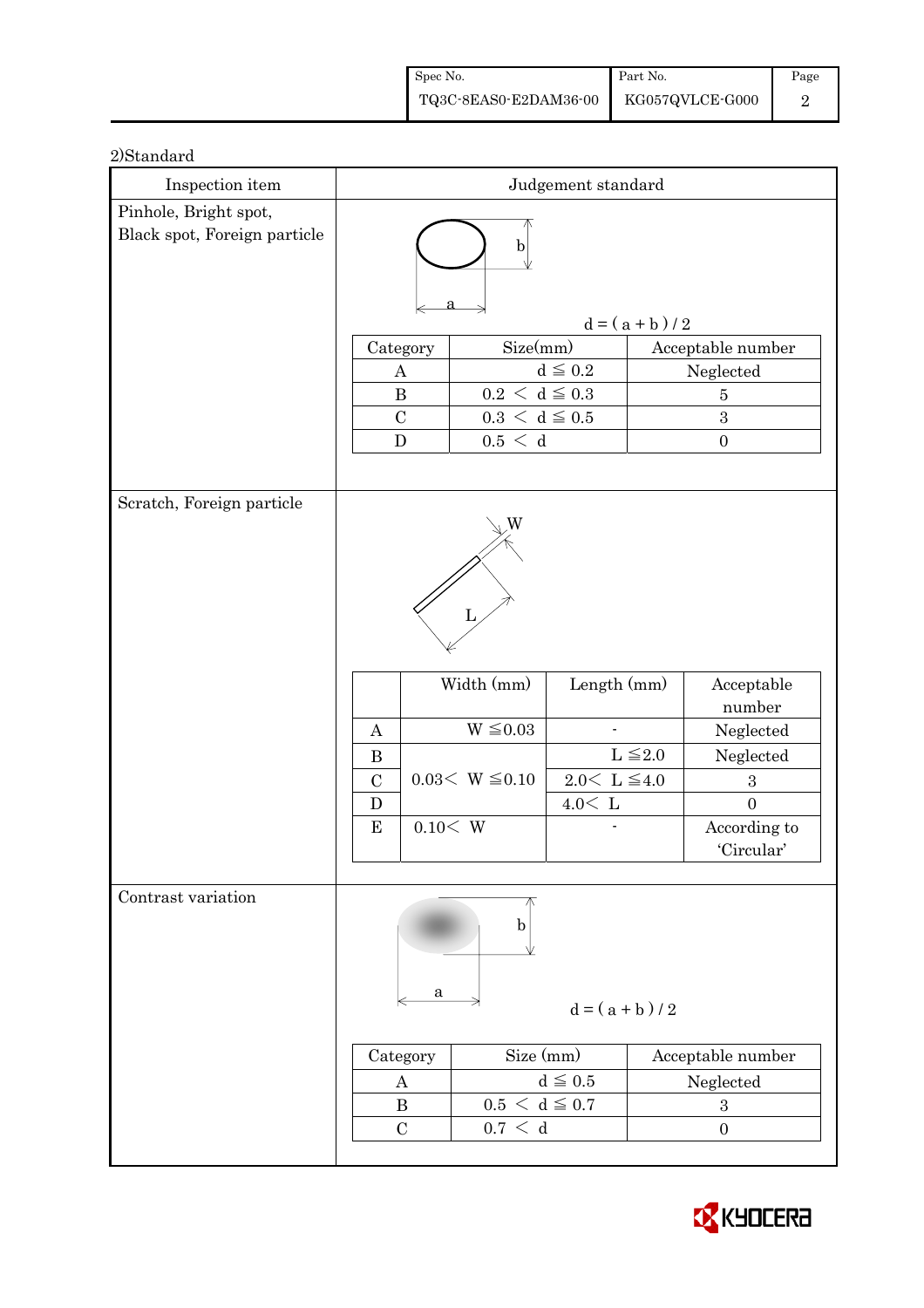| Spec No.                                                                                        | Part No. | Page |
|-------------------------------------------------------------------------------------------------|----------|------|
| $\left. {\rm TQ3C\text{-}SEAS0\text{-}E2DAM36\text{-}00} \right  {\rm -KG057QVLCE\text{-}G000}$ |          |      |

| $\!$ Inspection item    | Judgement standard                                  |                             |              |                      |  |  |
|-------------------------|-----------------------------------------------------|-----------------------------|--------------|----------------------|--|--|
| Polarizer               | $(1)$ Scratch                                       |                             |              |                      |  |  |
| (Scratch, Bubble, Dent) | W<br>Ъ                                              |                             |              |                      |  |  |
|                         |                                                     | Width (mm)                  | Length (mm)  | Acceptable No.       |  |  |
|                         | $\boldsymbol{A}$                                    | $W \leq 0.1$                |              | Neglected            |  |  |
|                         | $\, {\bf B}$                                        | $0.1 < W \le 0.3$           | $L \leq 5.0$ | ${\hbox{Neglected}}$ |  |  |
|                         | $\mathcal{C}$                                       |                             | $5.0\rm <$ L | $\boldsymbol{0}$     |  |  |
|                         | ${\bf D}$                                           | $0.3\rm\!<\,W$              |              | $\boldsymbol{0}$     |  |  |
|                         | (2) Bubble (dent)<br>$\mathbf b$<br>$d = (a + b)/2$ |                             |              |                      |  |  |
|                         | Category                                            | Size (mm)                   |              | Acceptable number    |  |  |
|                         | $\bf{A}$                                            |                             | $d\leqq0.2$  | ${\bf Neglected}$    |  |  |
|                         | $\, {\bf B}$                                        | $0.2\,<\,\mathrm{d}\leq0.3$ |              | $\bf 5$              |  |  |
|                         | $\mathbf C$                                         | $0.3\,<\,\mathrm{d}\leq0.5$ |              | $\sqrt{3}$           |  |  |
|                         | $0.5\,<\,$ d<br>${\bf D}$<br>$\boldsymbol{0}$       |                             |              |                      |  |  |
|                         |                                                     |                             |              |                      |  |  |